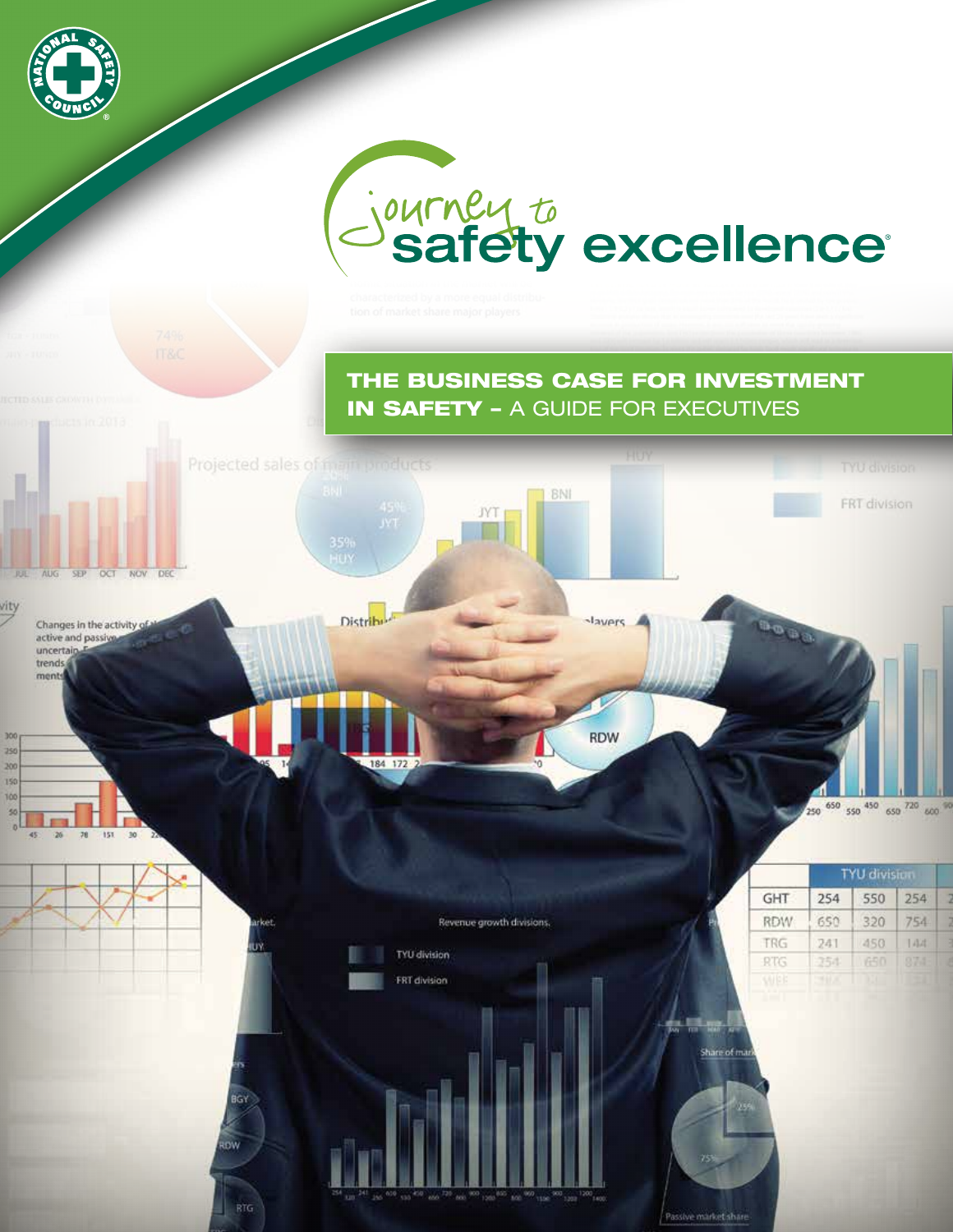# The Business Case for Investment in Safety – A guide for executives

If you're an executive or a business owner, consider the following facts that can have a direct impact on your operational performance and revenues:

- Employers paid \$51.1 billion in 2010  $-$  nearly \$1billion per week  $-$  for direct workers compensation costs (medical plus indemnity) for the most disabling workplace injuries and illnesses.<sup>1</sup>
- Each prevented lost-time injury or illness saves \$37,000, and each avoided occupational fatality saves \$1,390,000.<sup>2</sup>
- **Investors are increasingly using workplace safety and health measures** to screen out underperforming stocks, and are showing stronger returns for doing so.3
- Over 60% of CFOs reported that each \$1 invested in injury prevention **returned \$2 or more**, and over 40% said productivity was the greatest benefit of an effective workplace safety program.<sup>4</sup>
- OSHA continues to ramp up its enforcement efforts for companies ignoring safety, conducting nearly 41,000 inspections resulting in over 96,000 safety and health violations in 2010 – a 15% increase over the previous 5-year period.<sup>5</sup>

That's just a very tiny snapshot of both the potential costs of injury and illness, as well as some of the potential benefits of deploying a structured safety program. While there are many demands vying for the attention of today's executives, decision makers at the highest levels need to have a solid understanding of why investing in health and safety makes sense for their business.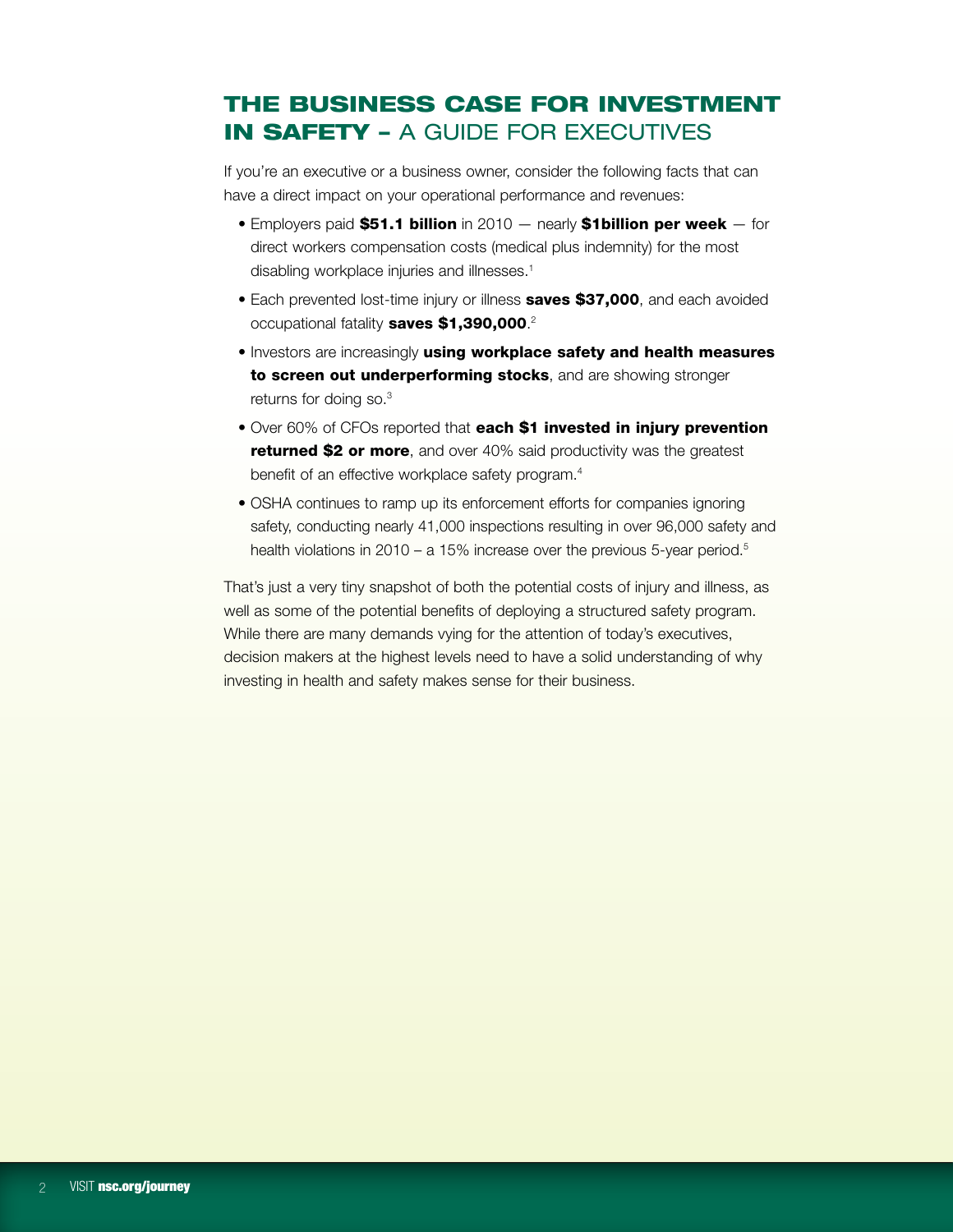Consider, too, the following scenario:

The financial officer of a small business arrives at work, pulls into the parking lot outside her office and steps into the lobby, only to trip on the weather mat that has a fairly substantial wrinkle in it. Falling to the floor and not able to catch herself, she breaks her fall with her right elbow and lands on her laptop that she was carrying, breaking her elbow and cracking two ribs.

Fast forward fourteen hours and having missed a complete day of work due to a trip to the hospital and in a lot of pain, she's at home resting, in a cast up to her shoulder, and on pain medication prescribed by the doctor. She continues to stay home to heal for two weeks. Meanwhile, the business is in dire need of its CFO. Contract negotiations for a large customer have stalled. The company's new product rollout has hit a snag because the analysis cannot be performed during the CFO's recovery. In addition, the day-to-day activities like vendor payments and payroll approvals are lacking crucial oversight during this downtime.

In a small business, every person counts. Each person wears multiple hats and is a critical member of the business family. A single incident involving one employee such as an accident, a serious illness, or family crisis can affect everyone around them, not to mention the effects the business interruption has on production or service. How do you ensure that your small business continues to operate when a key employee — or even the boss — is suddenly out of commission? As with many aspects of running a business, you need a plan.

The simple fact is that the many benefits of safety and health initiatives cut across every size organization and industry. Studies show that these efforts can have a positive outcome on financial performance, worker productivity and satisfaction, regulatory compliance, and the environment.

This white paper looks at existing safety and health research from peer-reviewed journals, as well as best practices from some of the most wellrespected organizations in the U.S. We'll explore how safety  $-$  or lack thereof  $-$  affects business, attempt to quantify the cost of workplace injury and illness, review the impact of regulation on injuries, and examine the benefits of some of the most common safety practices found in companies exhibiting world-class results. The goal is to provide today's business owners and executives with an opportunity to gain a competitive advantage via a proven source – investment in your organization's safety and health management systems.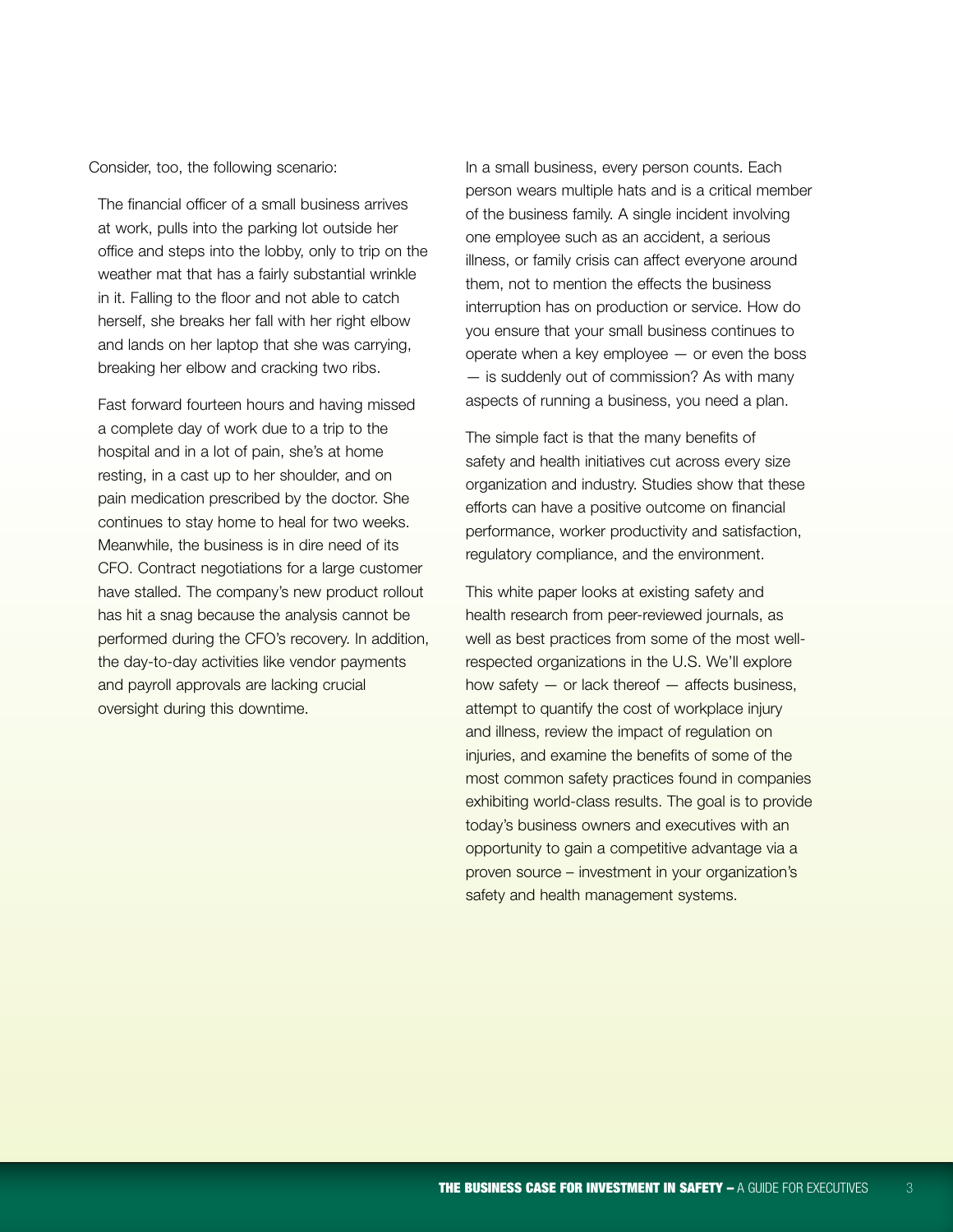# How Does Safety Affect Business?

Few would argue that your employees are the people who produce the goods and services for your customers, promote your brand, and manage your operations. Success is clearly dependent on the quality and wellbeing of your workforce.

Consider what happened at Alcoa during a period when then CEO Paul O'Neill, a recognized safety visionary and leader, began focusing the organization on becoming the world's safest company with a goal of zero harm.

- Annual earnings went from \$.20 per share in 1994 to \$1.41 in 1999.
- Sales grew an average of 15% per year in the same period.
- By 2000, it was five times safer to work at Alcoa than ten years earlier.<sup>6</sup>

Not only will an employee's injury or illness impact their ability to work, remain financially stable and maintain their livelihood, the toll on co-workers, families and communities can be equally devastating.

*"Workplace incidents cause an enormous amount of physical, financial, and emotional hardship for individual workers and their families. Combined with insufficient workers' compensation benefits and inadequate medical insurance, workplace injuries and illnesses cannot only cause physical pain and suffering but also loss of employment and wages, burdensome debt, inability to maintain a previous standard of living, loss of home ownership, and even bankruptcy.*<sup>7</sup> *"*

Perhaps O'Neill discovered a key organizational performance metric that has at its root something much more primal—and more appealing to workers—the ability to do their job, earn their living, and do so without harm to them or their families. The human toll of workplace incidents is perhaps an obvious cost to employers. But there are additional downstream effects that are often obscured, many of which can have a negative effect on organizational performance.

## Safety, insurance costs and winning bids

When it comes to mid-sized and smaller business, especially contractors, and the constant race to win bids, the safety record of your company will likely impact your results. Workers Compensation (WC) insurance represents a significant cost to organizations. Insurance companies use the previous three full years, after the immediate past year, of WC claims to help calculate a company's experience modification rate (EMR), which in turn helps compute WC premiums.

The EMR is designed to provide an incentive to the employer to improve safety outcomes because of its potential to reduce WC premiums. For example, according to the Construction Users Roundtable, the EMR varied in the construction industry from .50 to 2.05, the multiplier used to calculate WC premium.8 If ABC Construction Company had its choice of two equal-sized contractors to hire, each having a similar payroll, Contractor #1, with an EMR of .50 (better safety record than average for the construction industry), would be paying 50% of the standard premium rate. However, if Contractor #2 had a much higher EMR at 2.05 (worse safety record than average for construction industry) their premium would be over twice the standard rate or over 4 times higher than the competitor.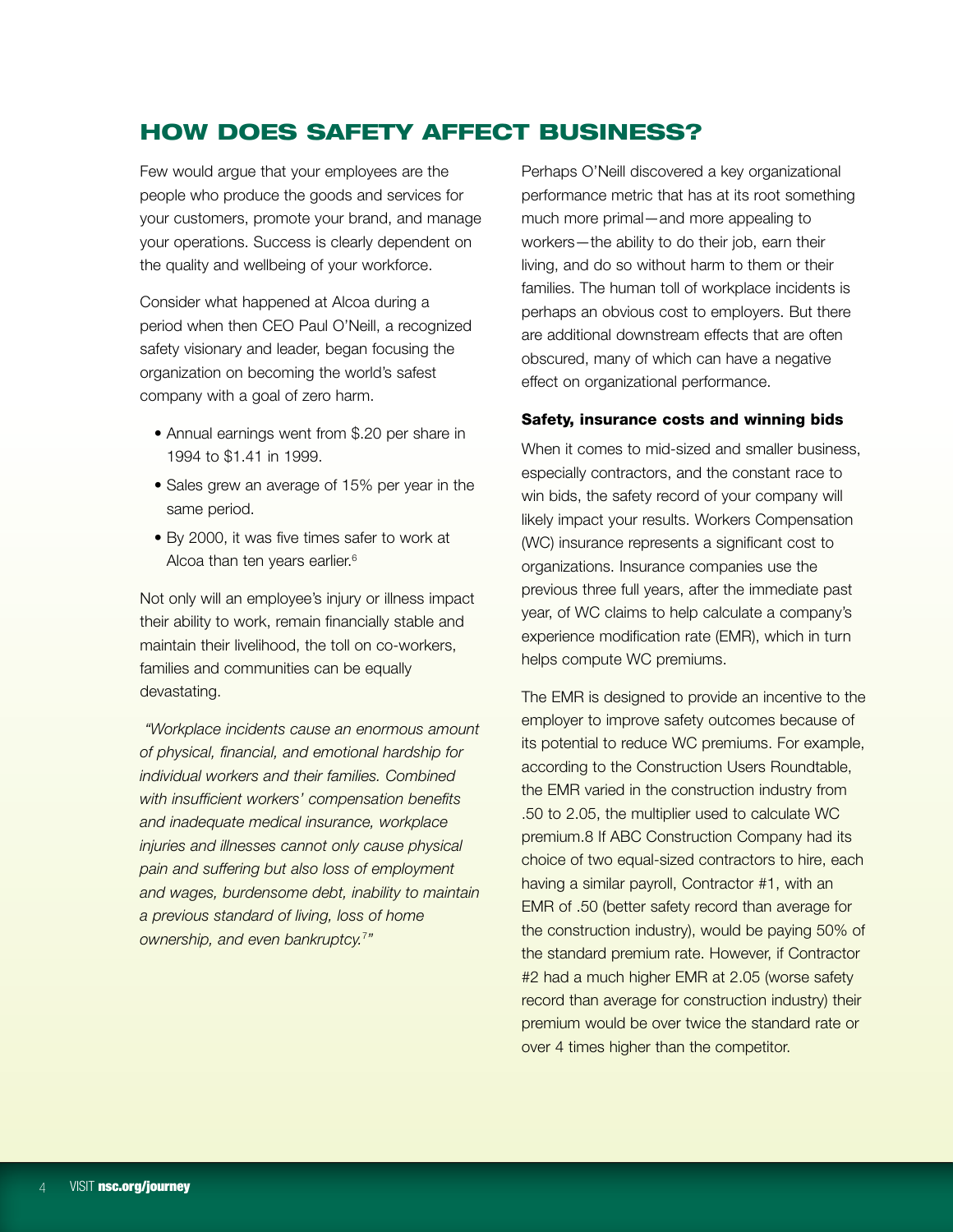This makes it more difficult for Contractor #2 to bid competitively against Contractor #1 due to the increased overhead costs from a poor safety record. Additionally, the EMR is often used as a qualifier in contractor selection meaning those with a higher EMR are less likely to be invited to compete for the business.

For small businesses with little to no history of injury or illness, safety may not appear to be something about which to be concerned. However, small businesses are perhaps more vulnerable from a single safety incident than their larger business

counterparts as they don't have the same backup and capacity, and one serious injury can produce a financially significant business interruption and/or loss of a key employee that seriously compromises production or service. Even without a history of injuries, small businesses need to identify hazards and necessary controls, as well as areas where only one person performs a key job or where losing one employee may bring the business to a grinding halt and put in place contingency plans.

These are just a couple of examples of how safety, or a lack thereof, can impact business.

# Reality Check: The Size of the Safety Problem

The impact of a lack of safety on people's lives, or the human toll, is immeasurable. However, there are plenty of ways to quantify a company's safety performance and in turn their commitment to safety. There are direct and indirect business costs associated with injuries, illnesses and fatalities. As cold and calculating as measuring the costs of injuries may seem there is a strong argument to be made that identifying these costs will help make the business case for safety investments that will save real lives while it contributes to the bottom line.

#### Direct costs

When analyzing the impact of injuries and illnesses, direct costs are the most apparent harm to the bottom line. Direct costs can include:

- Workers compensation payments
- Medical expenses
- Civil liability damages
- Litigation expenses
- Property losses
- Indirect costs

While direct expenses are obvious to all those concerned about the cost of a poor safety record, indirect costs are often overlooked, even though they have a far greater impact. In a survey of financial decision makers, it was estimated that the average ratio is \$2.12 in indirect cost for every \$1 spent on direct costs.<sup>9</sup> The most common indirect costs mentioned in the survey included workplace disruption, downtime and loss of productivity. Additional indirect costs include worker replacement, training, increased insurance premiums and attorney fees.

Another study has calculated that indirect costs outweigh direct medical costs by 2.73 to 1.10 For example, if the average back injury has a direct medical cost of \$25,000, the real cost of that injury may be closer to \$90,000, or the equivalent of a full-time employee's salary and benefits. Finally, in the construction industry, known for its higher risk, ratios of indirect to direct costs can vary from 4:1 to 17:1 depending on the type of incident.<sup>8</sup>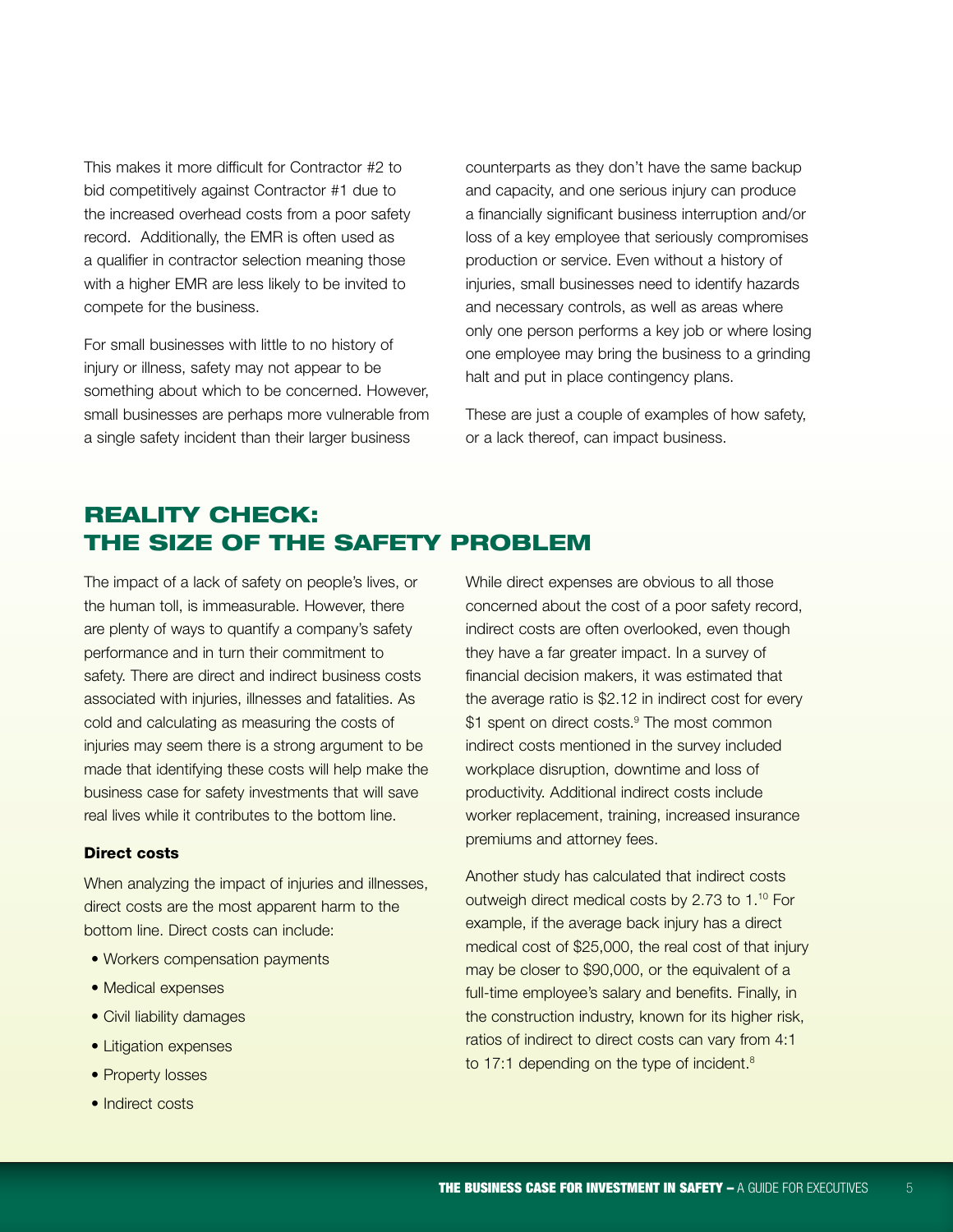Other potential indirect costs that can impact the bottom line for any organization include:

- Delays in project schedules
- Administrative time
- Damage to equipment or facility
- Investigation and implementation of corrective actions
- Cost of other government benefits required by injured workers or their survivors
- Abrupt loss of skilled workers

In addition, the negative publicity from a workplace mishap can cause harm that damages a company's reputation. The first wave could be a potential loss of business from customers, such as a reduced ability to win contract bids. There may be a loss of confidence from investors, suppliers and employees, all of which may impact your ability to succeed in a highly competitive market.

Attracting and retaining top talent is always paramount, and your organization's ability to do so may be weakened with negative publicity. That may also lead to the necessity of paying above-market wages in order to maintain a competent workforce.

# The cost of workplace injury and illness

In the U.S., approximately 8,900,000 workers suffer from workplace injuries and illnesses annually.9 This number represents nearly six percent of all U.S. employees whose health will be compromised from a workplace incident each year. Now take into account estimates that workers compensation records miss between 23-53 percent of all medically-attended nonfatal injuries, and that percentage jumps to between 7 and 9 percent of the U.S. workforce that will suffer an injury.<sup>11</sup>

The financial cost to businesses associated with workplace injury and illness, by some estimates, is on par with healthcare spending for debilitating conditions such as cancer. For example, the total estimated national costs of both fatal and non-fatal occupational injuries and illnesses among civilians in the U.S. in 2007 was \$250 billion.<sup>10</sup>

For you as a business owner this means that to offset these costs, each and every worker must produce an extra \$1,340 in goods or services, putting undue strain on your healthy workforce and increased pressure on your business to remain competitive.<sup>2</sup> It would seem worthwhile to at least examine whether claims of the benefit of investing in safety and health are true.

If just one workplace injury can be avoided through an investment in safety on average it saves your company \$37,000.<sup>2</sup> If you know how many injuries you've had in your organization, some quick math will help you realize that improvements in safety can impact your financials, or at the very least free up dollars that could be spent on other fund-worthy initiatives.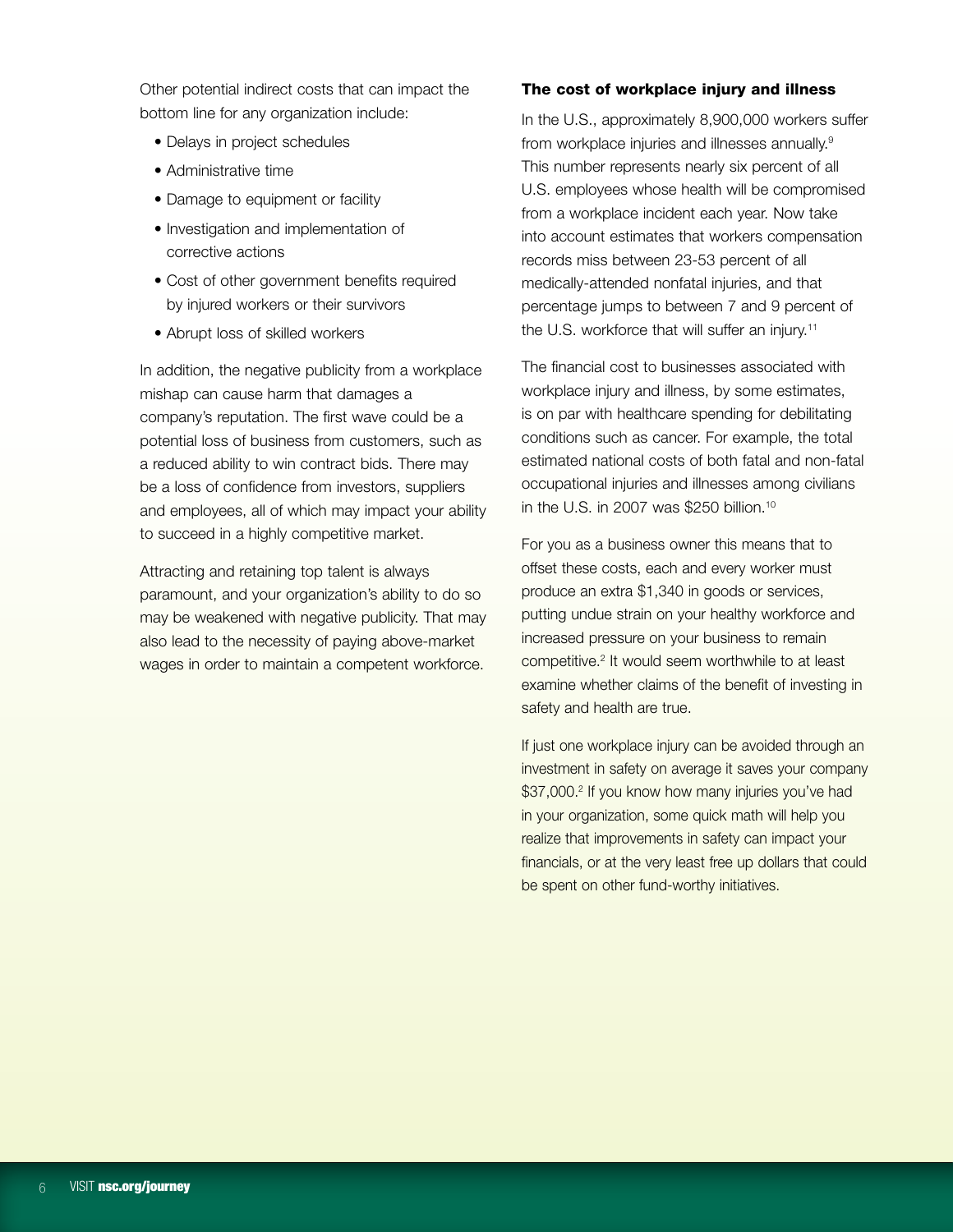Injuries in the workplace are only a fraction of the problem. Illnesses that arise out of occupational exposure to contaminants and individual employee health challenges all contribute to the problem of lost productivity, absences and medical costs. Because of its often latent effects on an employee's health, occupational illness is often underrepresented in an organization's safety performance data. In addition, chronic disease will affect many organizations not necessarily in terms of workers compensation costs, but in work absences and health care costs. When it comes to illnesses, attention to health promotion and management efforts may yield positive results, especially when you consider the costs and trends.

- Workers compensation records miss at least 91 percent of occupational disease deaths.<sup>12</sup>
- 75% of U.S. healthcare dollars go toward treatment of chronic disease.<sup>13</sup>
- The number of working-age adults with a chronic condition has grown by 25 percent in ten years.<sup>14</sup>
- More than one-third of U.S. adults (35.7%) are obese; the medical costs for people who are obese are \$1,429 higher than those of normal weight.<sup>13</sup>
- Workers who smoke cost U.S. employers \$5,816 more per year to employ than their non-smoking counterparts.15

Safety and health programs can address a multitude of risk factors arising from your employees' state of health. We'll look at the financial results from some of these programs later in this paper.

## **Fatalities**

One of the most psychologically debilitating events that a business owner or executive can face is a workplace fatality. Co-workers, families and communities of the workers killed on the job are forever changed by these tragic events. Every day in the U.S. nearly 11 workers die on the job almost 4,000 a year.<sup>2</sup> There is no way a company can be truly prepared for the aftermath of this

kind of incident. But this statistic alone should demand the attention of business owners and executives, especially in high-risk industries such as construction, transportation, agriculture and mining. It is also increasingly recognized that even companies with exceptional safety records can still experience the tragedy of a fatality or catastrophic incident if they have not paid sufficient attention to the risks of such events.

Workplace fatalities can have a major effect on the viability of your business. Some facts:

- Each fatality avoided saves an employer \$1,390,000.2
- Beyond the cost to an employer OSHA estimates the monetary value of each life lost to be \$8.7M.7

#### Global considerations

The United States is not alone in these challenges. The safety of work is not just a domestic issue, but a global one. Business is becoming more and more globalized, so it makes sense to also look at the magnitude of the safety issue from a worldwide perspective. For those businesses with operations outside the United States, particular attention should be paid to the safety and health practices in emerging markets. These are usually markets where there may be considerable cultural and language differences, labor shortages and poor infrastructure that complicate safety implementation.

The International Labour Organization (ILO) estimated in 2003 that annual global losses in gross domestic product (GDP) due to workplace illness, injury and death is \$1.25 trillion, or 4 percent of annual global GDP.16 They also estimate that 2.34 million people in the world die each year as a result of workplace incidents and diseases more than 6,000 per day.<sup>17</sup> While the United States may provide safer workplaces, the effect of unsafe workplaces across the world can and do impact the U.S. economy.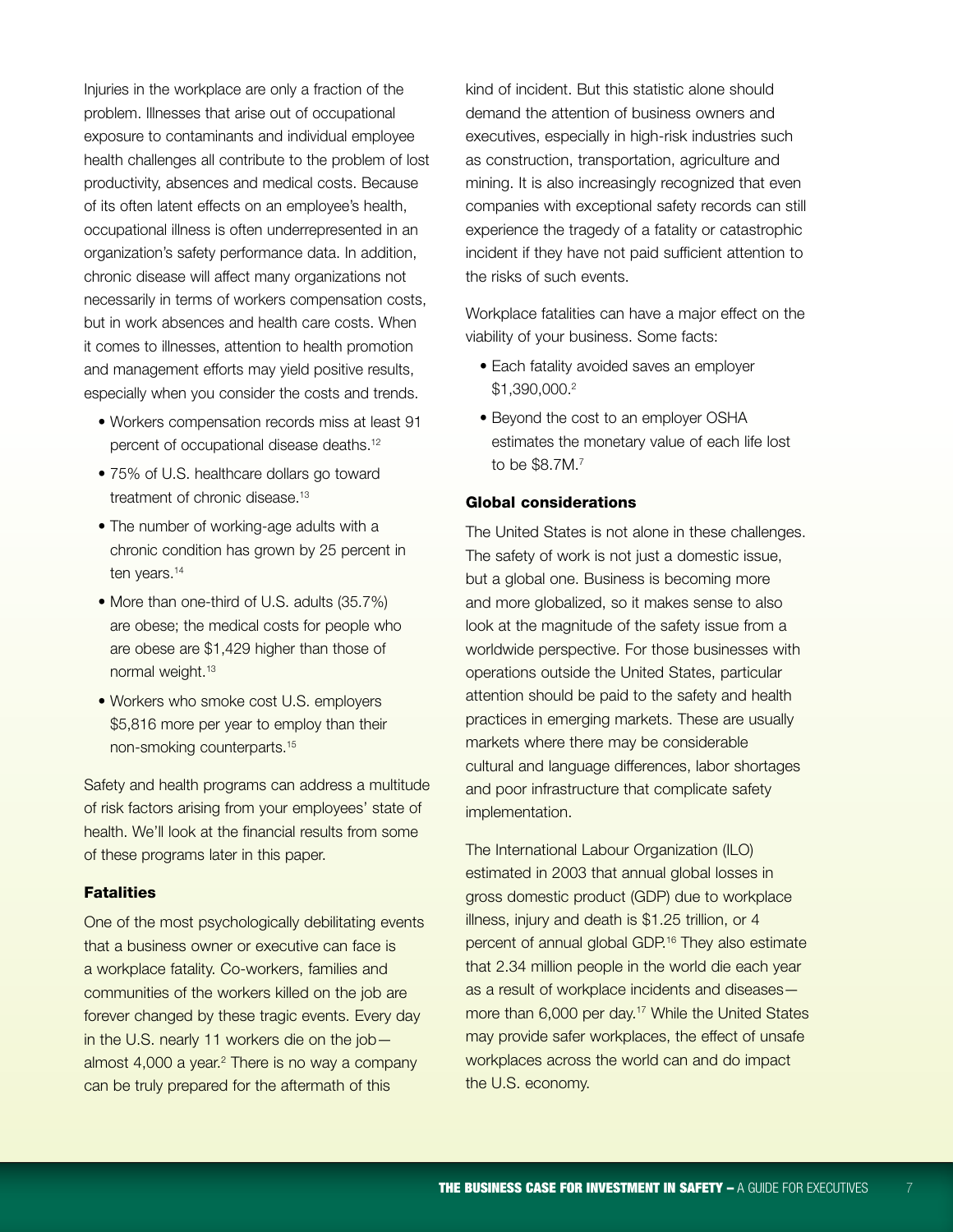# The Bare Necessities of Safety

Recognizing the devastation of workplace injuries, regulations were put in place long ago to enact some minimum standards for worker safety. Federal, state and local mandates and regulations are designed to compel companies to create and improve their safety programs. The function of workplace safety in the United States has been shown to be positively impacted by two public policy forces: OSHA and state workers compensation insurance. Complying with OSHA regulations will improve safety.

At a federal level, there has been good success. Four decades since the OSH Act was signed into law, workplace deaths and reported occupational injuries have dropped by more than 60 percent.7 However, the National Safety Council data shows a plateau in the rate of serious and fatal injury rates (see below chart from Injury Facts, 2013). Of note, this plateau coincides with an economic recession so it is not clear what the long-term future trends will be.



Workers, unintentional-work-related-injury deaths, and death rates, United States, 1992-2011

.<br>"Deaths in thousands; rate per 100,000 workers.<br>\*Starting in 2008, the Bureau of Labor Statistics changed from an employment-based rate to an hours-based rate.

At a state level, many safety interventions have gone beyond federal OSHA requirements. This is an outgrowth of workers compensation reform from the 1980s and 1990s. These reforms included workplace safety committee laws, safety program laws, insurance carrier loss control regulations and targeted enforcement directed toward high-incident or high claim frequency employers, either through the state OSHA department or through the state's WC administrative agency.

One study looked at the effectiveness of the four types of mandatory state workplace safety interventions on occupational rates between 1992 and 1997. It found that workplace safety committee regulations and safety program regulations had the most injury-reducing potential. The study also showed that OSHA inspections, OSHA consultations and fines, industry, employer size, union presence, unemployment rates, workers compensation benefit waiting periods and ratio of maximum weekly benefit to average wages all had significant effects on injury rates in their analysis.<sup>18</sup>

According to OSHA 34 states and many nations around the world have programs to encourage employers to implement injury and illness prevention programs. There are currently 15 states that require a program, while 19 other states encourage it through incentives.<sup>7</sup>

One study of manufacturers in 13 states found that mandatory regulations for both injury and illness programs, or health and safety committee requirements, were effective in reducing injury and illness incidence rates.15 In fact, three of the four states with only mandatory safety and health program requirements had the largest reductions in injury and illness rates after implementing these mandates.<sup>18</sup>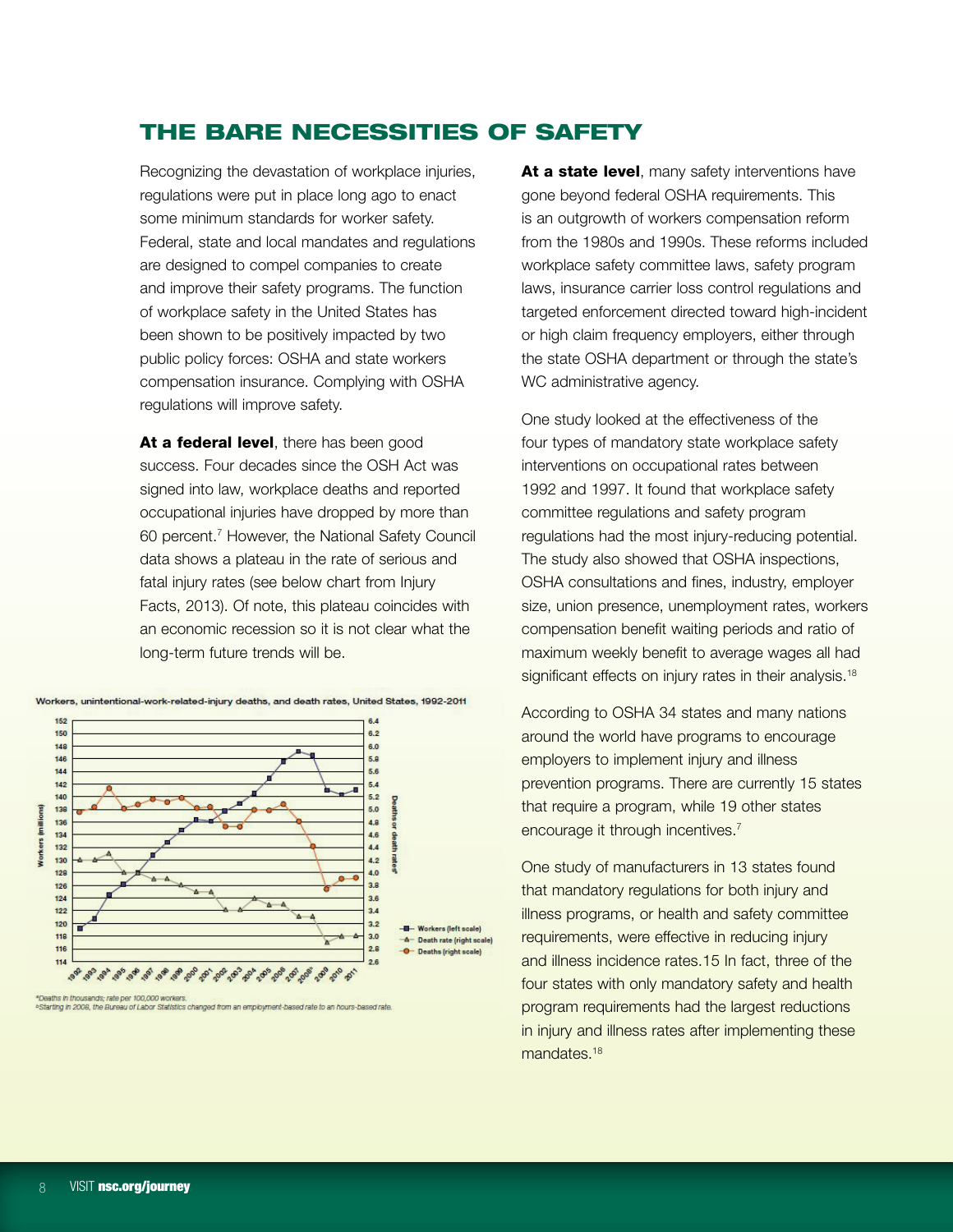OSHA also examined injury and illness programs in eight states where a program was required or incentives were provided through worker's compensation programs. Such programs lowered injury and illness rates between 9 and 60 percent.<sup>7</sup>

Although federal and state programs can have a positive impact on injury and illness rates, many companies have yet to perfect compliance. The companies who have not been as successful at following these mandates may experience more trouble than just fines and citations. At a local government level, a company's compliance and injury and illness experience can become publicly available over the Internet and from federal agencies through Freedom of Information Act (FOIA) requests. Community opponents of industrial growth in their area may exploit this data, using it to thwart permit applications or zoning change requests.<sup>19</sup>

While following the law is certainly a "must have" in any safety program these activities fall short of what could even be called "safety mediocrity" let alone "safety excellence." The bottom line is that while mandates are great for establishing a baseline or minimum threshold for all companies, those with excellent performance go well beyond regulatory requirements to safeguard the health and wellbeing of their employees. And they realize the many benefits of doing so.

# Elements of Health & Safety: Research on What Works

So if it's clear that the investment in safety pays good returns, how is one to know where to invest and what to do? Going even further, how can an executive or business owner know prior to implementation which safety solution is likely to have a better cost-benefit ratio and payback period?

## Benefits and return on investment

There have been several compelling research studies relating the cost of safety to the financial benefit derived making the case that investment in safety does produce solid returns:

- OSHA's review of the literature on the effectiveness of injury and illness programs estimates that companies can reduce injuries by 15-35 percent, compared to employers without these programs.<sup>7</sup>
- Over 60 percent of CFOs report that each \$1 invested in injury prevention returns \$2 or more.<sup>4</sup>
- In another survey of financial decision-makers the average perceived return on safety investment was \$4.41 for every dollar spent on safety.<sup>9</sup>
- Research in Europe concluded that the average cost for a minor incident is 16 times higher than the cost of the related preventive measure. For serious, very serious, or fatal incidents, the incident is 48 times higher than the cost of the preventive measure.20
- The Construction Users Roundtable data showed that safety programs typically cost about 2.5 percent of direct labor costs. Using eight percent reduction in losses as a typical result of safety programs, the ratio of savings-to-safety and health program costs would be 3.2 to 1.8

So if the investment in safety, broadly speaking, has demonstrated positive financial and other returns, the next consideration is what specific safety investments might prove most beneficial to your organization in terms of their ability to reduce injuries and illnesses.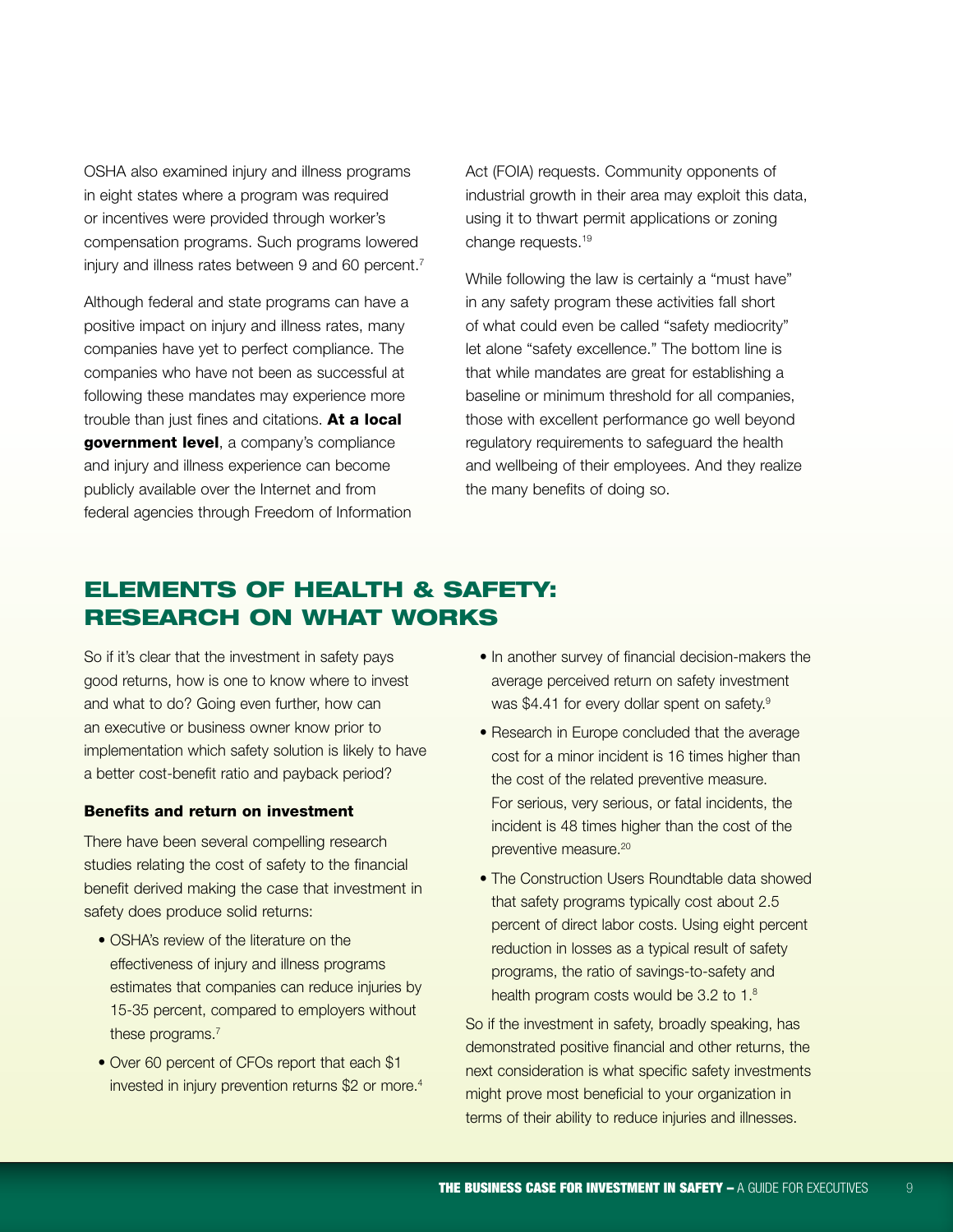## Common safety and health elements

Research on what is effective at improving safety results, including what the National Safety Council has learned from numerous organizations' best practices, shows that there are common safety and health elements among companies with superior safety outcomes and that these elements do serve to quantifiably reduce risk and lower injury and illness rates. NSC outlines these elements in the Journey to Safety Excellence model which consists of four pillars that, if performed optimally, lead to better safety outcomes. The pillars are:

- **E** Leadership and engagement
- Safety management systems
- **IIII** Risk reduction
- **III** Performance measurement

Within each of these pillars there are several safety practices that are prescribed, and the following sections will review existing literature on the effectiveness of many of these practices. The list to the right shows some of the most common and effective safety practices within each of the four pillars.



# Common safety practices within the NSC four Journey to Safety Excellence pillars.

#### Leadership and engagement

Active role of top management in safety Participative leadership style High-ranking safety officer Delegation of safety activities Supervisor commitment Supervisor does task checking and monitoring Safety meetings Safety policy Incentives for employee participation Employee training and development Safety communication Safety committee comprised of managers and employees Good management-labor relations Empowerment of workforce Resources made available

#### Safety management systems

Workplace design and engineering Preventive planning Emergency planning Drills (emergency, safety, rescue) Equipment inspections Facility inspections Control and review of activities (JHA, JSA) **Audits** Behavior-based safety (observation and feedback) Use of modified duty Incident analysis Inclusion of contractors, suppliers, in safety programming Human resources planning Discipline, counseling structure outlined Reward, incentive system

## Risk reduction

Risk assessment Job planning Evaluation of job hazards **Ergonomics** Machine safeguarding Monitoring of use of personal protective equipment Preventive maintenance Industrial hygiene Employee health screening

#### Performance measurement

Use of lagging and leading indicators **Benchmarking** Measurement of performance improvement over baseline Goal setting Safety management assessment tools Employee perception surveys Use of technology to capture and analyze safety data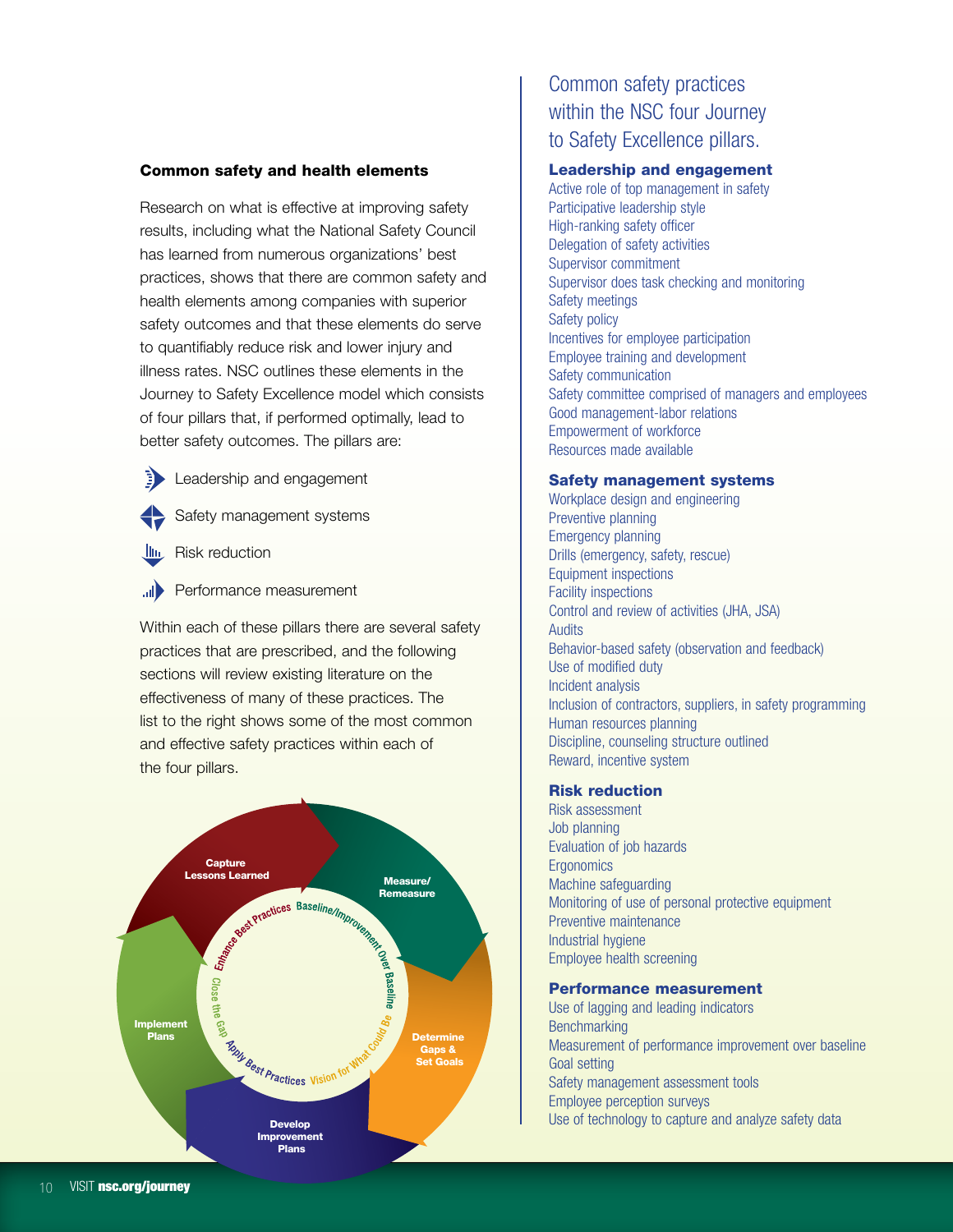# Leadership and engagement

Of all the pillars of safety excellence, leadership and engagement is arguably the most vital. Unfortunately, for many companies it is also the most allusive and difficult to attain. Interestingly, research indicates that the level of commitment at the organization's highest level permeates throughout the company and offers a better prediction of safety outcomes than does regulatory compliance. A leadership team that invests time and money into creating a culture rich in environmental, health and safety initiatives will see improved behaviors, higher productivity, better worker morale, lower employee expenses and an overall increase in the bottom line.<sup>21</sup> The leadership, in essence, has the capability to unleash discretionary employee behavior that will contribute to enhanced organizational performance.<sup>22</sup>

One study found that lower lost-time injury rates were associated with both management demonstration of concern for the workforce and employee involvement in general decisionmaking.23 Another report examining data from 10 different research studies showed that empowerment of the workforce, good relations between management and workers, and an active role by top management in safety and health positively impacted injury rates.<sup>24</sup> Yet another study concluded that companies with management teams and systems that are highly rated among employees are more likely to have higher share price performance suggesting it is financially profitable to engage and empower employees.<sup>3</sup>

In an example that reflects the impact of safety efforts from the top down, the Dutch Ministry of Social Affairs and Employment provided safety subsidies over the period 2004-2008 to a number of companies. These funds promoted changes aimed at reducing incidents by boosting a culture of safety and introducing aspects of a safety management system. There were safety interventions and constructive dialogue session between shop-floor and line management providing incentives to those managers adopting these practices. This strengthened the rollout and adoption of the safety management system which directly impacted lost-time injury rates. The study concluded that the amount of energy and creativity injected by top managers, as well as the safety coordinators, appeared to be a top factor in injury reductions.25

#### Employee engagement and training

A Towers Perrin study of 50 multinational companies found that over a 12-month period, companies with high levels of employee engagement outperformed those with less engaged employees. Three key financial performance metrics where analyzed: operating income, net income growth and earnings per share. Higher levels of employee engagement were also associated with higher levels of customer satisfaction.<sup>26</sup> Another Towers Perrin study showed that engaged employees are less likely to leave their employment benefiting their companies with lower recruiting and training costs than companies with a less engaged workforce.<sup>27</sup>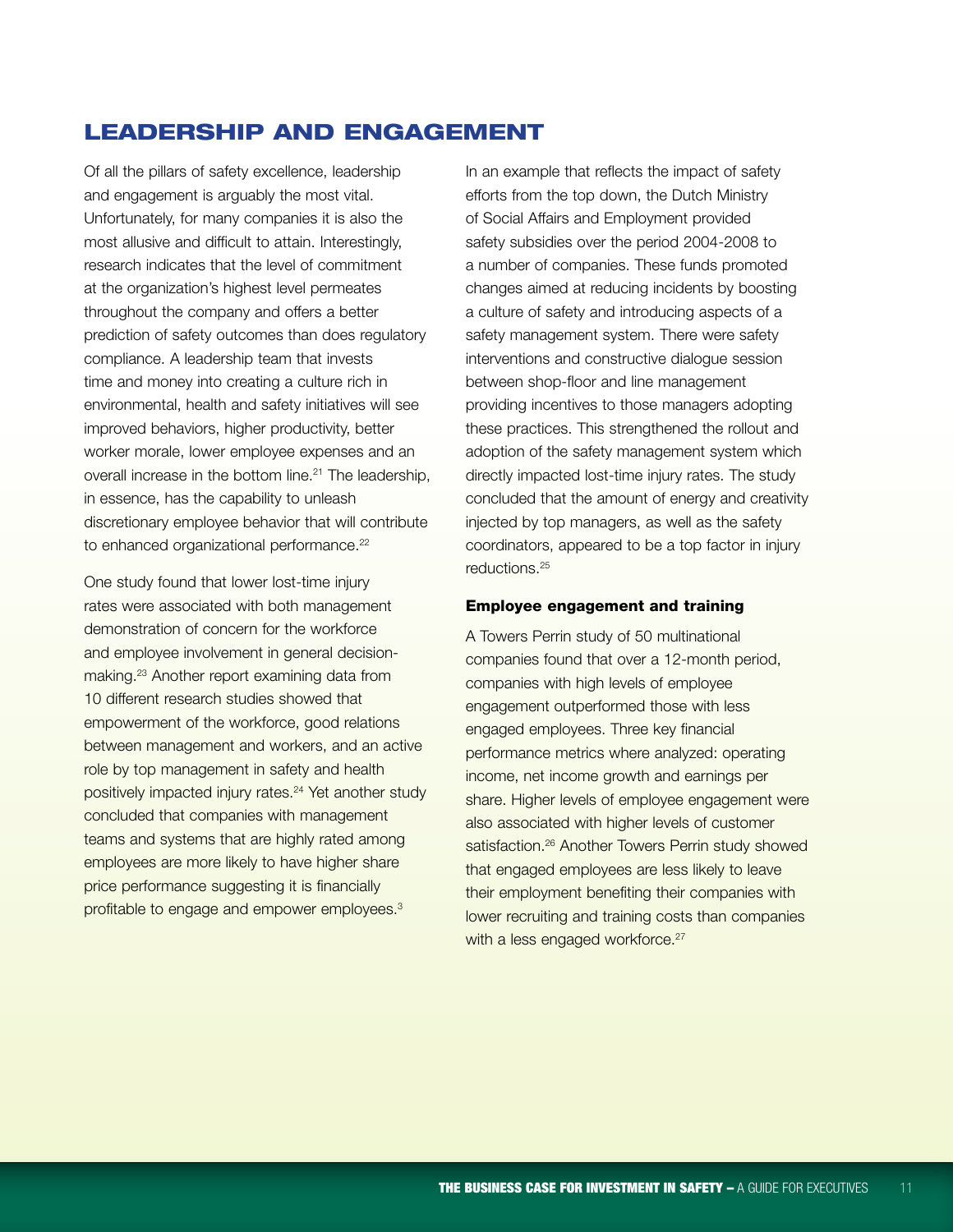# Safety management systems

The safety management system pillar of safety excellence goes beyond compliance and injuryfocused safety efforts by taking a more holistic look across the many safety and health programs and activities that may benefit an organization in an attempt to help identify and fill any gaps in safety programming. Legislation is often insufficient to address changing working conditions, work processes and the new hazards and risks that accompany these. To supplement legislation, safety practice relies on management systems to help "build in" safety to everyday work practices and processes.

Safety management systems (SMS) can be comprised of many different components, depending on the organization and even specific industry hazards or concerns. They all typically try and take a comprehensive approach to safety by addressing many key areas that cut across an organization. One study of 455 firms in Spain<sup>28</sup> with an SMS showed they typically were comprised of:

- Safety policies
- Incentives for employee participation
- Training and development of employee competencies
- Communication of workplace risks and how to mitigate them
- Planning, both preventive and emergency
- Analysis of working conditions and events within the company (internal control)
- Comparisons with other companies (benchmarking)

However, there is no set standard for an SMS. For example, a different study defined SMS being comprised of components such as: definition of safety goals and their communication to employees, risk data updating and risk analysis, identification of risks and definition of corrective actions, and employee training.<sup>29</sup> So the key for business leaders to keep in mind is that an

SMS program effectively addresses all the major components relevant and most useful to specific needs of the organization.

# Results attributable to SMS

When broken down further, the study reviewed the effect these SMS elements had on three dimensions of performance: safety performance, competitiveness performance and economicfinancial performance.

It found that an SMS has the strongest effect on an organization's competitiveness performance. This includes the firm's image and reputation, its productivity and capacity to innovate. The study also found a significant effect of SMS on safety performance meaning fewer injuries and less serious injuries. And finally, the effect of SMS on the economic-financial performance was measurable and had a positive influence on an organization's sales and financial profitability.

Another study analyzed 53 safety programs and reviewed 10 types of incident prevention initiatives. The study found the following percentage reduction in incidents attributable to the following programs:

- Comprehensive ergonomics: 51.6 percent
- Behavior-based safety (safety information training regarding safe behavior, observation, and feedback): 38.6 percent
- Technological intervention (robotics and comprehensive facility redesign to solve product quality, productivity, and cost reduction problems): 29.0 percent
- Quality circles (a committee of employees who perform similar work who meet to be the most effective): 20 percent<sup>30</sup>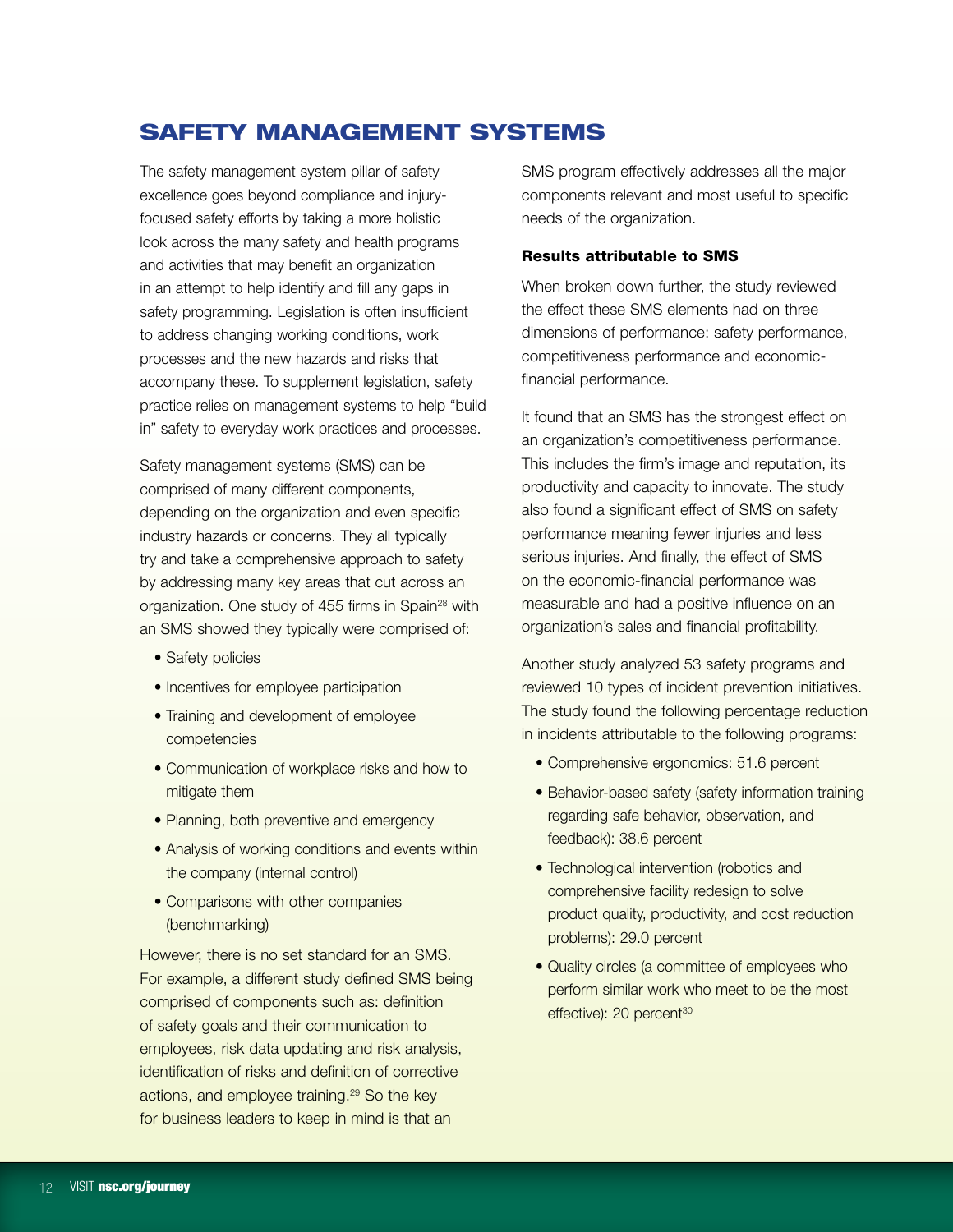#### The value of health and wellness programs

In an era when the workforce is getting older and becoming less fit, many organizations have broadened the practice of "safety" to encompass health and wellness. It's troubling that less than half of all adults between the ages of 18-64 meet the 2008 Physical Activity Guidelines published by the CDC in 2012.13 The issue of health and wellness and an employer's role in promoting healthy habits and lifestyle are just as relevant to safety, especially when you consider there are similarly considerable benefits from deploying these types of programs.

Here are some quick facts:

- More than one third of U.S. adults are obese, or 35.7 percent, with medical costs being \$1,429 higher per year than those of normal weight.<sup>13</sup>
- Average medical expenditures of those with Type 2 diabetes is 2.3 times higher than those without this chronic illness.13
- Workplace wellness programs result in significant decreases in health care costs including a savings in medical costs ranging from \$11 to \$626 per year per person.<sup>31</sup>

One study showed wellness programs reduced healthcare costs \$176 per employee, which is a savings of \$1.65 for every \$1.00 spent on a comprehensive wellness program.32

Employers are faced with a growing challenge of proactively addressing health concerns among employees with the end goal of keeping employees on the job and free from sickness and injury. The biggest challenge with these types of programs is their voluntary nature, with employees themselves determining whether to participate. On top of that, the employees most likely to take advantage of such programs are usually healthier and more fit to start, reinforcing the need for companies to find ways to encourage less fit employees to participate.

# Risk reduction

Risk is always present in the workplace, and those institutions that actively work to identify and reduce it outperform those focused solely on compliance or common injuries. Studies have shown that it takes an organization committing to increasing prevention and detection activities to significantly decrease the likelihood of incidents.<sup>33</sup> Furthermore, it has been demonstrated that organizations that focus on risk reduction are successful in reducing company expenses. It is for this reason that risk reduction is yet another pillar making up the definition of safety excellence.

Let's look at some additional methods for reducing workplace risk and review the literature to examine the impact on injuries and illnesses.

## Design modifications

According to the National Institute for Occupational Safety and Health (NIOSH), one of the best ways to prevent and control occupational injuries, illnesses and fatalities is to "design out" or minimize hazards and risks early in the design process. NIOSH is leading a national initiative called Prevention through Design (PtD) to promote this concept and highlight its importance in all business decisions.

PtD can be defined as addressing occupational safety and health needs in the design process to prevent or minimize the work-related hazards and risks associated with the construction, manufacture, use, maintenance and disposal of facilities, materials and equipment.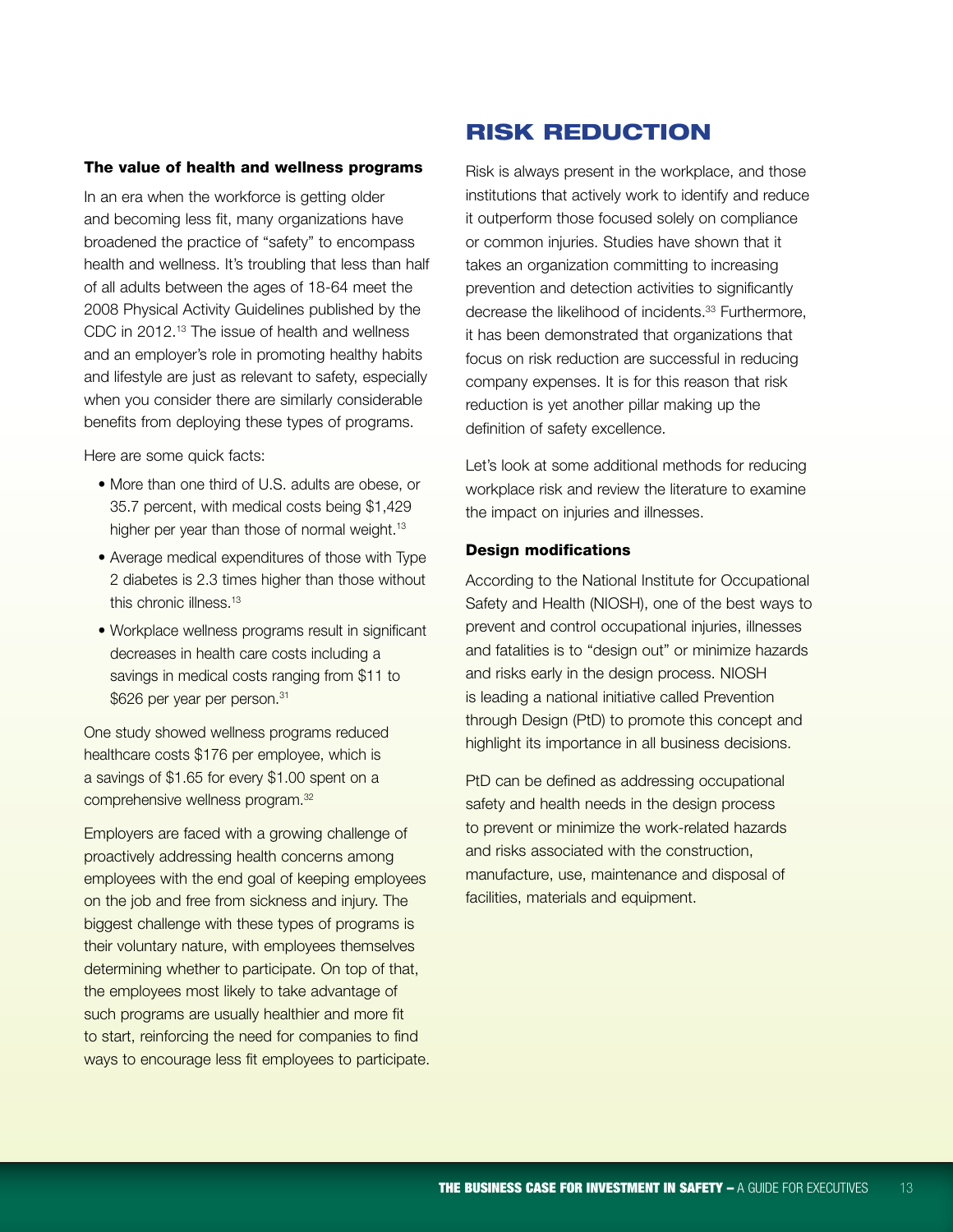An examination of the research in this area has revealed a strong link between design and jobsite safety in the construction industry:

- In a review of workplace fatalities in Australia, 37 percent of these "definitely" or "probably" had design issues involved.<sup>34</sup>
- In 2005, an estimated 42 percent of construction fatalities studied was associated with design issues.<sup>35</sup>
- Studies that looked at UK construction fatalities concluded that, in 47% of the fatalities, changes in permanent design would have reduced the likelihood of the incident. 36,37
- Another study of the aviation and nuclear industries found that 50 percent of incidents and incidents have their root cause in design.38

# Ergonomic interventions

Another fundamental practice dedicated to reducing or eliminating workplace risk is ergonomics. In 2003, Beevis and Slade did a review of cases showing the cost and benefit of ergonomic interventions. They concluded that financial benefits can and do accrue from the redesign of equipment and tasks using ergonomic principles.39 A more recent study looked at implementation of ceiling and mechanical lifts for patients at a hospital netting a savings of \$.14 per \$100 of payroll two years after implementation.<sup>40</sup>

One of the first studies to address the economic costs and benefits of safety intervention showed that whereas safety interventions can be costly and payoffs sometimes delayed the long term

economic impact can be substantial. In some cases the rates of return exceeded a 10:1 ratio, so for every \$1 spent on behavioral and ergonomic interventions, there were \$10 in savings in workers compensation costs realized.41

# Protective safety equipment

Other common safety practices employed in the reduction of risk to workers include machine safeguarding and use of personal protective equipment (PPE). One study surveyed small businesses on what safety initiatives they had in place along with collecting their incident data over a multi-year period to see if it could predict the risk of injuries in subsequent years. Out of all the reported safety initiatives, two were found to be significantly correlated with lower occupational injuries—machine safeguarding and use of personal protective equipment.42

#### Summing up the elements

While a number of methods exist for reducing workplace risk, this paper attempts to review the research that exists for several of the more common ones and to illustrate statistically what has been demonstrated to work. One author sums it up best saying that a culture of safety provided by supportive leadership, maintained by favorable environment and health-related policies, and that promotes employee health and risk reduction will result in a substantial decrease in costs.<sup>43</sup> However, we'd be remiss if we didn't review the final pillar of safety excellence—the one that gives us a sense of how well safety is performing in your organization performance measurement.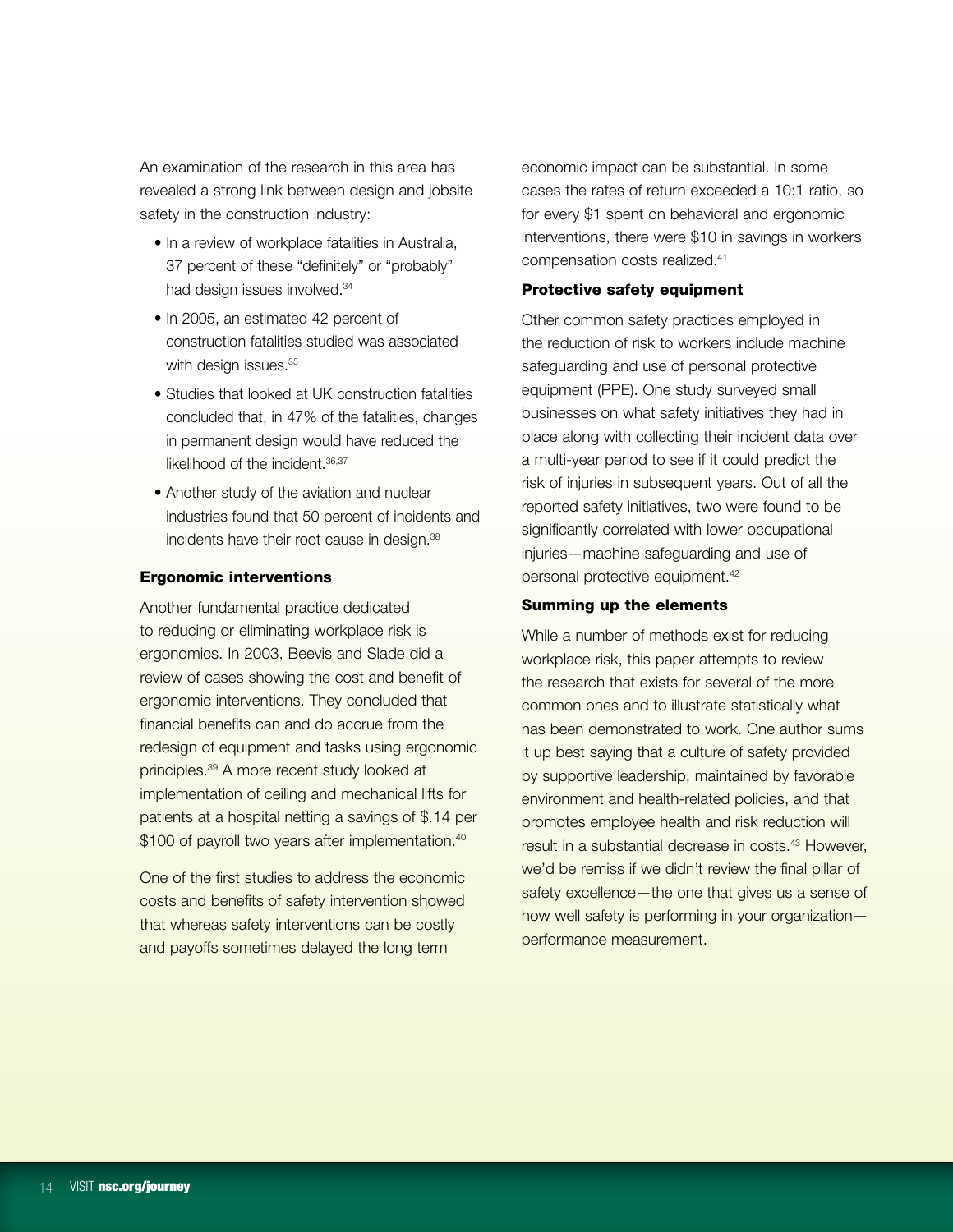# Performance Measurement

It is essential for any organization to measure its safety performance. Performance measurements help organizations benchmark themselves against others, determine targets for safety intervention and set baselines on which to measure performance improvements, to name a few benefits. However, it is also crucial that safety, and the activities that support it, be quantifiable so that business cases for further investment in safety can be developed, return on investments calculated, or cost-benefit ratios determined. Quantitative safety measurements are also necessary for independent third parties to "validate" and provide positive recognition for a company's commitment to safety, should companies desire such recognition.

#### Lagging and leading indicators

To make up the safety measurements, various safety "indicators" need to be identified and monitored regularly. Safety performance indicators help determine the current level of safety in organizations, monitor the effects of proactive safety work and anticipate emerging vulnerabilities.44 There are generally two types of safety indicators—lagging and leading.

Lagging indicators refer to those downstream measures that reflect what a lack of safety has resulted in, usually expressed in terms of injuries, illnesses, near misses, days lost and cost. Leading indicators, on the other hand, measure actions that are more proactive in nature and vary widely but could include things like number of audits performed, percent safe behaviors observed, or frequency of safety committee meetings.

If an organization balances its approach between leading and lagging indicators, it can monitor the effectiveness of the control in their safety management.45 Organizations representing safety excellence set metrics to measure both leading and lagging indicators of safety and health performance and expect quantitative returns, but don't

necessarily expect safety investments to be fully justified in financial terms.46 Thus, organizations should be mindful of the fact that safety, like any other business metric, should be defined in terms that can be quantified, measured with some regularity, managed in terms of data collected and repurposed in business case arguments.

# **Benchmarking**

Performance measurements also help companies determine how they "stack up" against their competition. Benchmarking with peer organizations is an exercise that executives find particularly informative and can represent the extent to which they are better or worse than industry averages. Typically, lagging indicators are used in this exercise and ones that every company tracks so that a true apples-to-apples comparison is possible.

The issue with capturing common metrics and industry-specific data is that the U.S. does not have a comprehensive system for measuring occupational injuries and illnesses. Businesses with ten employees or less for a full calendar year are exempt from recording injuries, accounting for over 4.5 million businesses. In fact, one of the most dangerous industries – construction – had nearly 80 percent of their establishments under this employee threshold in 2007.<sup>47</sup> However, there are two sources of data available that can help in monitoring safety nationally and on which comparisons can be made. The first source is injury and illness statistics collected by the Occupational Safety and Health Agency (OSHA) and reported annually by the Bureau of Labor Statistics (BLS).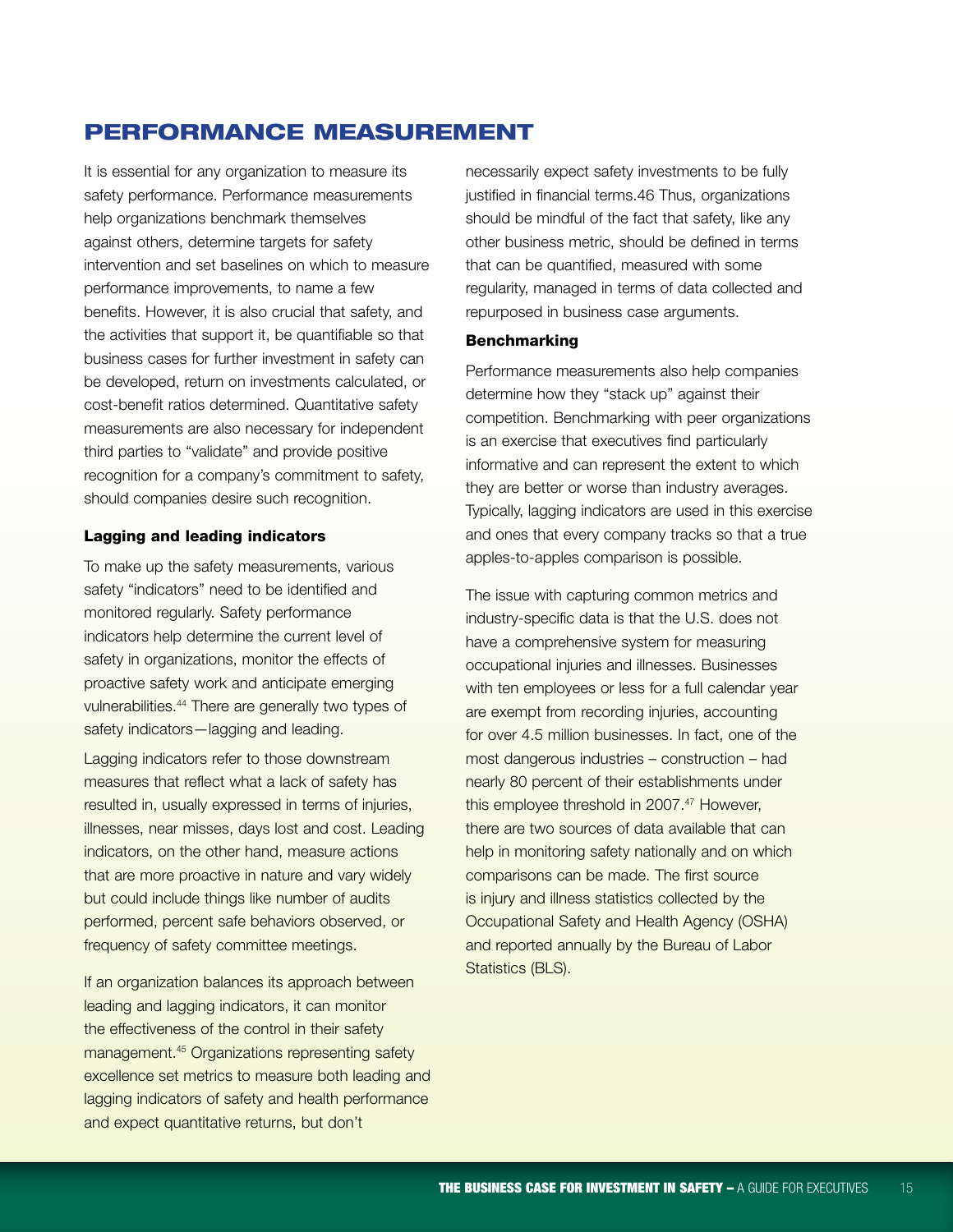The second data source is the experience modification rate (EMR), which allows for a reasonable comparison across companies but is not typically a publicly-available metric for which to do benchmarking. That said, it is often a required metric for contractors to share when bidding on projects affecting not only the ability to win bids but will likely affect the profitability of completed projects with margins getting squeezed to cover injury costs. EMR is truly a lagging indicator as it looks at 3 years of experience, not including the year just completed, so it is important to understand what this measure tells you and its importance relative to workers compensation insurance and sometimes contract bid processes.

## Recognition programs

A clear indication of the increasing importance of health and safety to business success is in how organizations are making significant efforts to publicize and communicate their environmental, health and safety initiatives. Awards and other recognition programs provide an avenue for securing further investment in safety initiatives as well as crafting a responsible corporate image. Besides the attractive media attention and industry recognition these distinguished honors can provide, they can also give organizations a performanceenhancing morale boost, not to mention the financial benefits that come from fewer injuries and lost days, more productive employees and lower turnover.

#### The OSHA Voluntary Protection Programs

(VPP) promotes effective worksite-based safety and health and encompasses many of the elements mentioned in the Journey to Safety Excellence. With VPP, management, labor and OSHA establish cooperative relationships at workplaces that have implemented a comprehensive safety and health management system. VPP designation is OSHA's official

recognition of the outstanding efforts of employers and employees who have achieved exemplary occupational safety and health.

Some facts about the OSHA VPP program:

- As of the end of March 2013, there were 2,333 organizations participating in OSHA's VPP program.
- The average worksite in this program has a Days Away Restricted or Transferred (DART) case rate that is 52 percent below the average for its industry.
- Businesses that partner with OSHA through VPP have 50 percent fewer lost workday injuries and illnesses than the average for their industry and incidence rates 50 percent below the national average.
- VPP companies have saved more than \$1 billion since 1982.

# Similarly, OSHA's Safety and Health Achievement Recognition Program (SHARP)

recognizes small employers with exemplary injury and illness prevention programs.

The Ohio Bureau of Workers' Compensation (2011) analyzed the policies of 16 SHARP employers over a 12-year period from 1999-2010. In a pre-post analysis, the study showed an average decrease of 52 percent in number of claims, 80 percent in average claim cost and 87 percent in average lost time per claim (as cited by OSHA White Paper,  $2012$ ).<sup>7</sup> It is clear these programs foster the right kinds of safety programming that deliver tangible, measurable results.

The National Safety Council established the **Campbell Award** in 2004 and it is supported by a network of 22 Global Partners across five continents. The international Robert W. Campbell Award recognizes organizations that achieve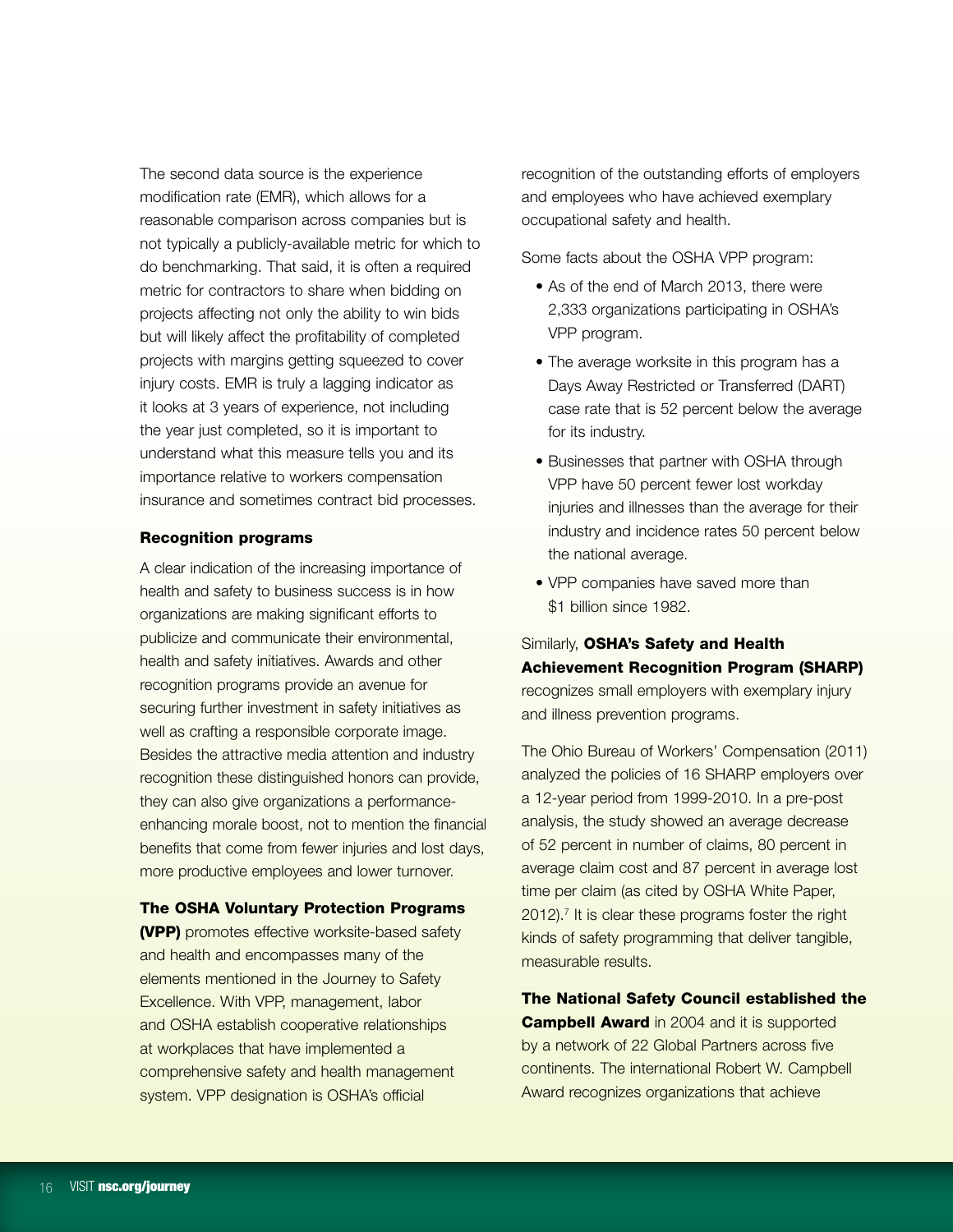excellence through the integration of environmental, health and safety management in business operations. Using a rigorous, evidence-based review process , the Campbell Award identifies and shares critical knowledge that enables current and future business leaders to enhance and sustain organizational vitality by embracing the intrinsic value of EHS.

At a high level, Campbell Award-winning organizations:

- Demonstrate that EHS excellence hinges upon the ability of individuals at all levels of the organization to contribute to building and sustaining an organizational culture that places EHS on par with business performance.
- Successfully utilize a systems-based approach to EHS management by adopting and adapting existing industry standards and international guidelines to ensure that EHS is seamlessly integrated across all business functions, structures and geographies including consideration of contractors.
- Rely on a combination of leading and lagging indicators to promote and monitor continuous improvement activities of EHS management systems.
- Keep EHS firmly aligned with other organizational objectives, strategies and values regardless of the complexities and uncertainties of running a successful business.
- Extend their efforts to promote the health and safety of their employees off-site as well as investing resources in the surrounding communities and environment.

In essence, these companies epitomize the four pillars of safety excellence and have the safety performance metrics and outcomes to prove these practices work. For more detailed analysis of these companies' leading EHS management system practices, see "Defining World Class EHS."

Similarly, established in 2000, the Green Cross for Safety medal is presented annually by the National Safety Council to an organization and its CEO that have distinguished themselves through outstanding safety leadership.

These are just a sample of the types of recognition programs and honors available to those companies who invest in safety and health and include it among the top business imperatives. The benefits are not only in the reduction of workplace injuries, but such recognition makes these businesses ideal places to work, reducing the cost of attracting and retaining—the best workforce.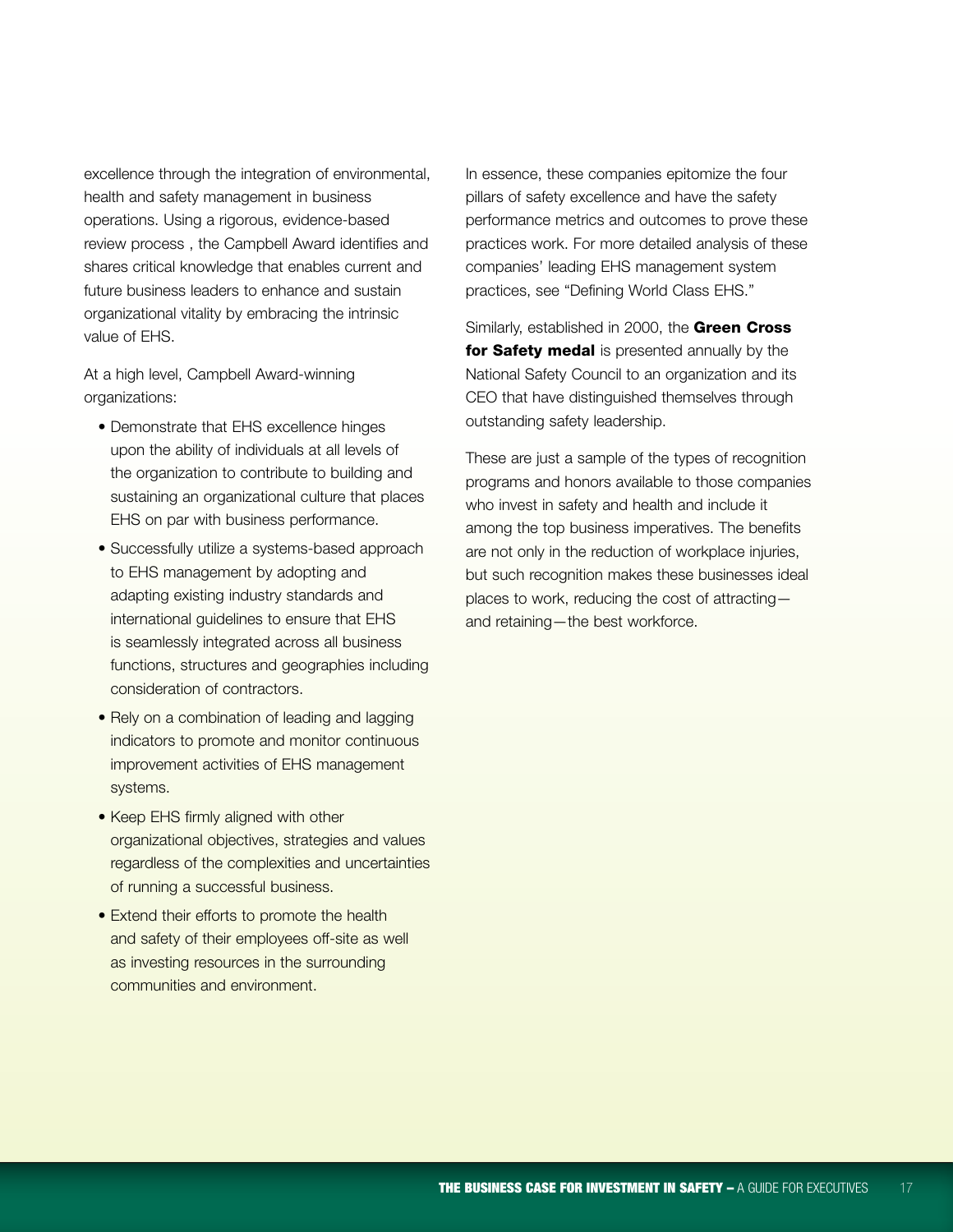# Conclusion: Why Safety?

The facts, statistics and examples presented in this white paper provide an overwhelming amount of evidence that support the business sense for embracing and deploying a structured safety program. However, whether you're a high-level executive at a publicly-traded company, or a business owner focused on the bottom line, you must draw a straight line between safety and business metrics in your own mind and in the mind of your stakeholders.

## Safety, Stock Prices and Returns

Take, for example, a recent study of the impact of safety programs on stock prices. The study concluded that between November of 2004 and October of 2007, investors could have increased their returns by at least four percentage points above market benchmarks had they used workplace health and safety measures cited in "Board/Executive Oversight" or "Work Health & Safety Management Systems" to screen out underperforming stocks.3 The assumption one can make is that good attention to workplace health and safety equals good investment returns. But the more obvious point to make is that increasingly, financial analysts and investors are using published HSE results, social responsibility mission statements and sustainability reports to inform investment decisions.

Asset managers, pension trustees and stock exchanges are increasingly scrutinizing environmental, social and governance (ESG) performance. In fact, in April 2006, the UN Global Compact and the UN Environment Program Finance Initiative helped to launch "Principles for Responsible Investment" which encourages investors to incorporate ESG issues into their investment strategies.

And, of course, lest we forget, the media is vigilant in reporting injuries or fatalities which can have devastating consequences on business performance as a result of the ensuing negative publicity. The financial media also reports on how any such news or safety issues can impact corporate performance. The stock market implications, investigations, prosecutions, regulatory penalties and civil suits can make for a potential PR nightmare for any organization that doesn't make safety a high priority.48

#### The bottom line

We hope that the wealth of information here presents a solid business case for investing in your organization's safety and health management systems. As with most good investments, the benefits in the long-term—and many times even in the short-term—can outweigh the initial costs.

From a less calculated and more human perspective, investing in the safety and health of your greatest assets – your people– is perhaps the strongest case any business leader can make.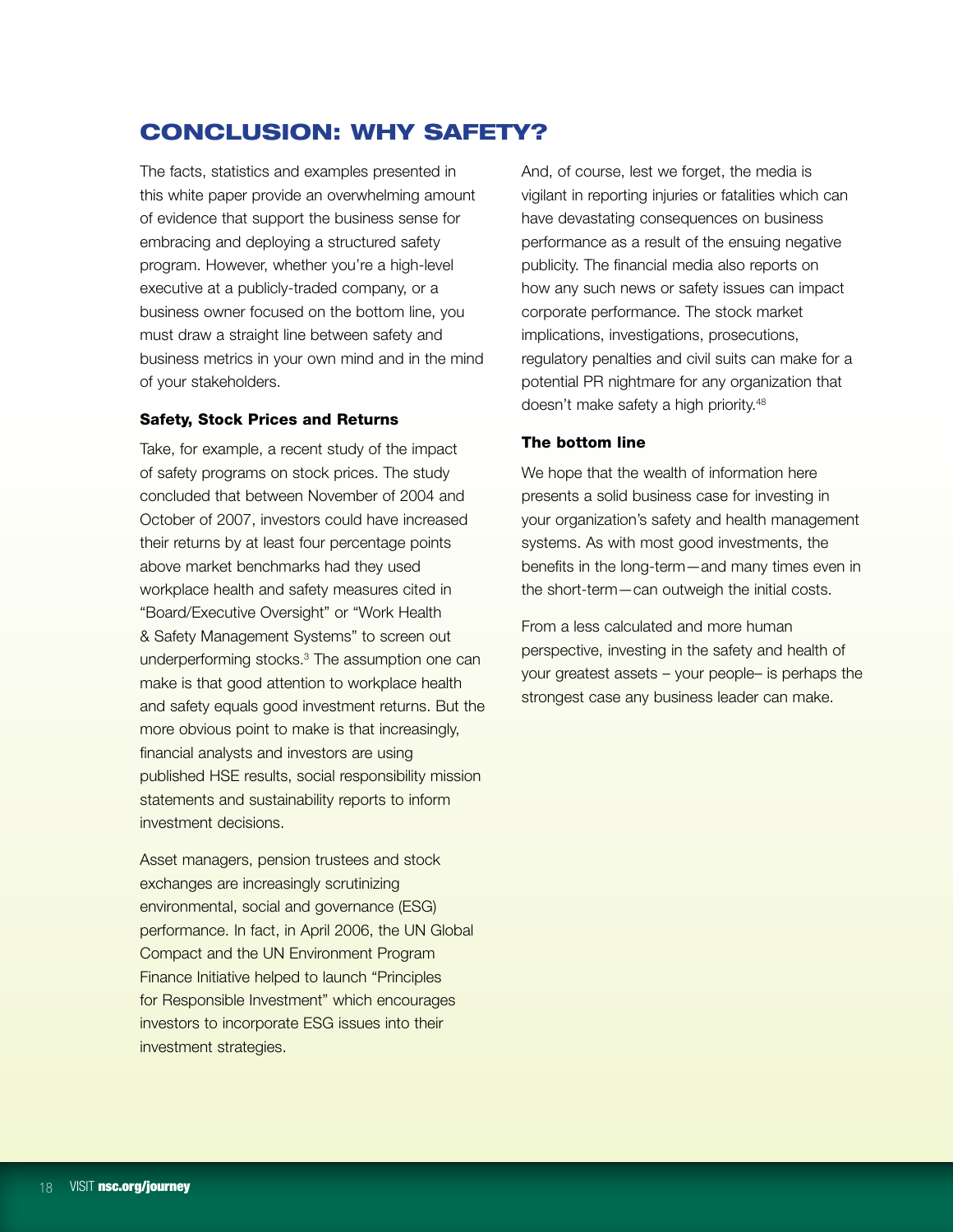# **REFERENCES**

- 1 Liberty Mutual Workplace Safety Index (2012). Liberty Mutual Research Institute for Safety, Hopkinton, MA.
- 2 Injury Facts, 2013 Edition. National Safety Council, Itasca, IL.
- 3 Gray, A. (2007). Good workplace health  $\&$  safety  $=$ good investment returns. *Goldman Sachs JBWere Investment Research, Oct.*
- 4 Liberty Mutual Chief Financial Officer Survey (2005). Liberty Mutual Insurance Group, Boston, MA.
- 5 OSHA Enforcement: Committed to Safe and Healthful Workplaces (2010). OSHA website. Retrieved October 17, 2013 from www.osha.gov/dep/2010\_ enforcement\_summary.html.
- 6 Krause, R. (2001, February 21). Alcoa's Paul O'Neill relied on analysis and safety to boost his company to the forefront. Investors.com. Retrieved October 17, 2013, from www.investors.com/NewsAndAnalysis/ Article.aspx?id=338019&Ntt.
- 7 Injury and Illness Prevention Programs White Paper (January, 2012). Occupational Safety and Health Administration.
- 8 Improving Construction Safety Performance, Report A-3 (Reprinted July, 1990). Construction Users Roundtable (CURT) (formerly The Business Roundtable).
- 9 Huang, Y., Leamon, T. B., Courtney, T.K., DeArmond, S., Chen, P.Y., & Blair, M.F. (2009). Financial decision makers' views on safety: What SH&E professionals should know. *Professional Safety, 54(4)*, 36-42.
- 10 Leigh, J.P. (2011). Economic Burden of Occupational Injury and Illness in the United States. *Milbank Quarterly, 89(4)*, 728-772.
- 11 Bonauto, D.K., Fan, J.Z., Largo, T.W., Rosenman, K.D., Green, M.K., Walters, J.Kl, Materna, B.L, Flattery, J, St. Louis, T., Yu, L, Fang, S., Davis, L.K., Valiante, D.J., Cummings, K.R., Hellsten, J.J., and Prosperia, S.L. (2010). Proportion of workers who were work-injured and payment by workers' compensation systems – 10 states, 2007. *Morbidity and Mortality Weekly Report, 59*, 897-900.
- 12 Leigh, J.P., and Robbins, J.A. (2004). Occupational disease and workers' compensation: Coverage, costs, and consequences. *The Millbank Quarterly, 82(4*), 689-721.
- 13 Centers for Disease Control and Prevention website (2013). Retrieved October 17, 2013 from www.cdc.gov/chronicdisease/index.htm.
- 14 Hoffman, C. & Schwartz, K. (2008). Eroding access among nonelderly U.S. adults with chronic conditions: Ten years of change. *Health Tracking, 27(5)*, 340-348.
- 15 Berman, M., Crane, R., Seiber, E., and Munur, M. (2013). Estimating the cost of a smoking employee. *Tobacco Control*, doi:10.1136/tobaccocontrol-2012-050888.
- 16 ILO, 2003. Safety Culture at Work. Safety in numbers: Pointers for global safety culture at work. International Labour Office, Geneva, 2003.
- 17 ILO, 2011. XIX World Congress on Safety and Health at Work – ILO introductory report: Global trends and challenges in occupational safety and health.
- 18 Smitha, M. W., Kirk, K. A., Oestenstad, K. R., Brown, K. C., & Seung-Dong, L. (2001). Effect of State Workplace Safety Laws on Occupational Injury Rates. *Journal of Occupational & Environmental Medicine, 43(12)*, 1001.
- 19 The return on investment for safety, health, and environmental management programs (2002). American Society of Safety Engineers White Paper.
- 20 IRSAL, 2008. Estudio del coste economico de los accidents de trabajo registrados en la Comunidad Autonoma de La Rioja. Istituto Riojano de Salud Laboral.
- 21 Aldana, S. G., Anderson, D. R., Adams, T. B., Whitmer, R. W., Merrill, R. M., George, V., & Noyes, J. (2012). A review of the knowledge base on healthy worksite culture. *Journal of Occupational and Environmental Medicine, 54*, 414-419.
- 22 Zohar, D. (2008). Safety climate and beyond: A multilevel multi-climate framework. *Safety Science, 46*, 376-387.
- 23 Shannon, H.S., Walters, V., Lewchuck, W., Richardson, J., Moran, L.A., Haines, T., & Verma, D. (1996). Workplace organizational correlates of lost-time accident rates in manufacturing. *American Journal of Industrial Medicine, 29*, 258-268.
- 24 Shannon, H.S., Mayr, J., Haines, T. (1997). Overview of the relationship between organizational and workplace factors and injury rates. *Safety Science, 26(3)*, 201-217.
- 25 Hale, A.R., Guldenmund, F.W., van Loenhout, P.L.C.H., Oh, J.I.H. (2010). Evaluating safety management and culture interventions to improve safety: Effective intervention strategies. *Safety Science, 48(8)*, 1026- 1035.
- 26 Towers Perrin Report (2009). Employee engagement underpins business transformation.
- 27 Towers Perrin Report (2003). Working today: Understanding what drives employee engagement.
- 28 Fernandez-Muniz, B., Mondes-Peon, J. M, & Vazquez-Ordas, C. J. (2009). Relation between occupational safety management and firm performance. *Safety Science, 47*, 980-991.
- 29 Bottani, E., Monica, L., & Vignali, G. (2009). Safety management systems: Performance differences between adopters and non-adopters. *Safety Science, 47*, 155-162.
- 30 Guastello, S.J. (1993). Do we really know how well our occupational accident prevention programs work? *Safety Science, 16*, 445-463.
- 31 Mattke, S., Hangsheng, L., Caloyeras, J.P., Huang, C.Y., Van Busum, K.R., Khodyakov, D., & Shier, V. (2013). *Workplace wellness programs study: Final report. RAND Health.*
- 32 Naydeck, B. L., Pearson, J. A., Ozminkowski, R. J., et al. (2008). The impact of the Highmark employee wellness programs on 4-year healthcare costs. *Journal of Occupational & Environmental Medicine 50(2)*, 146-156.
- 33 Behm, M., Veltri, A., & Kleinsorge, I. K. (2004). The cost of safety: Cost analysis model helps build business case for safety. *Professional Safety, 49*, 22-29.
- 34 Driscoll, T. R., Harrison, J.E., Bradley, C., & Newson, R.S. (2008). The role of design issues in work-related fatal injury in Australia. *Journal of Safety Research, 39*, 209-214.
- 35 Behm, M. (2005). Linking construction fatalities to the design for construction safety concept. *Safety Science*, 43, 589-611.
- 36 Gibb, A., Haslam, R., Hide, S., & Gyi, D. (2004). The role of design in accident causality. In Hecker, S., Gambatese, J., Weinstein, M. (Eds.), Designing for Safety and Health in Construction. University of Oregon Press, Eugene, Oregon, 11-21.
- 37 Haslam, R., Hide, S., Gibb, A., Gyi, D. Atkinson, S. Pavitt, T., Duff, R., & Suraji, A. (2003). Causal factors in construction accidents. *Health and Safety Executive*, RR 156.
- 38 Kinnersley, S., & Roelen, A. (2007). The contribution of design to accidents. *Safety Science, 45*, 31-60.
- 39 Beevis, D., & Slade, I.M. (2003). Ergonomics costs and benefits. *Applied Ergonomics, 34(5)*, 413-418.
- 40 Morgan, A., and Chow, S. (2007) The economic impact of implementing an ergonomic plan. *Nursing Economic\$, 25(3)*, 150-156.
- 41 Hantula, D. A., Rajala, A. K., Brecher Kellerman, E. G., DeNicolis Bragger, J. L. (2001) The value of workplace safety: A time-based utility analysis model. *Journal of Organizational Behavior Management, 21(2)*, 79-98.
- 42 Bull, N., Riise, T., & Moen, B.E. (2002). Workrelated injuries and occupational helath and safety factors in smaller enterprises – a prospective study. *Occupational Medicine, 52(2)*, 70-74.
- 43 Goetzel, R. Z., Ozminkowski, R. J., Baase, C. M., & Billotti, G. M. (2005). Estimating the returnon-investment from changes in employee health risks on the Dow Chemical Company's health care costs. *Journal of Occupational and Environmental Medicine,47*, 759-768.
- 44 Reiman, T., & Pietikäinen, E., (2012). Leading indicators of system safety – monitoring and driving the organizational safety potential. *Safety Science, 50*, 1993-2000.
- 45 Ferguson, I., & Nash, K. (2009). Application of performance indicators in the explosives sectors. *Health and Safety Executive*, RR759.
- 46 Cecich, T. F. (2002). Where's my return: Many safety investments won't show financial gain. *Industrial Safety & Hygiene News, 39(9)*, 38,40.
- 47 Center to Protect Workers' Rights, CPWR, 2013. The Construction Chart Book, 5th ed. CPWR Publishing, Silver Spring, MD.
- 48 Shaw, M., Armstrong, J., and Rae, C. (2007). Making a case for health and safety. *Accident Prevention, 54(4)*, 21